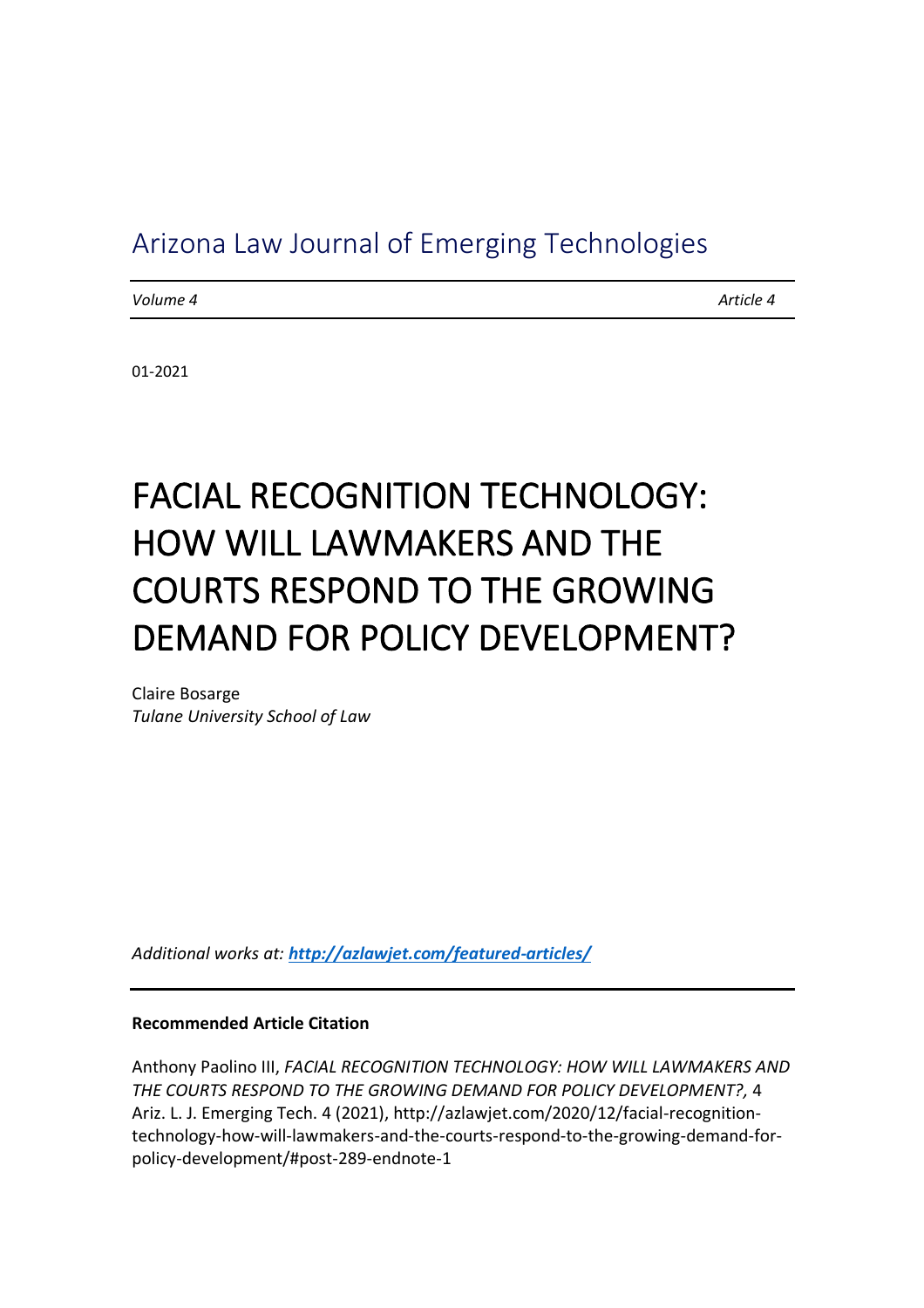**2020-2021 [https://azlawjet.com](https://azlawjet.com/) Vol. 4, Art. 3**

# Arizona Law Journal of Emerging Technologies

# **FACIAL RECOGNITION TECHNOLOGY: HOW WILL LAWMAKERS AND THE COURTS RESPOND TO THE GROWING DEMAND FOR POLICY DEVELOPMENT?**

*Claire Bosarge, JD Candidate*

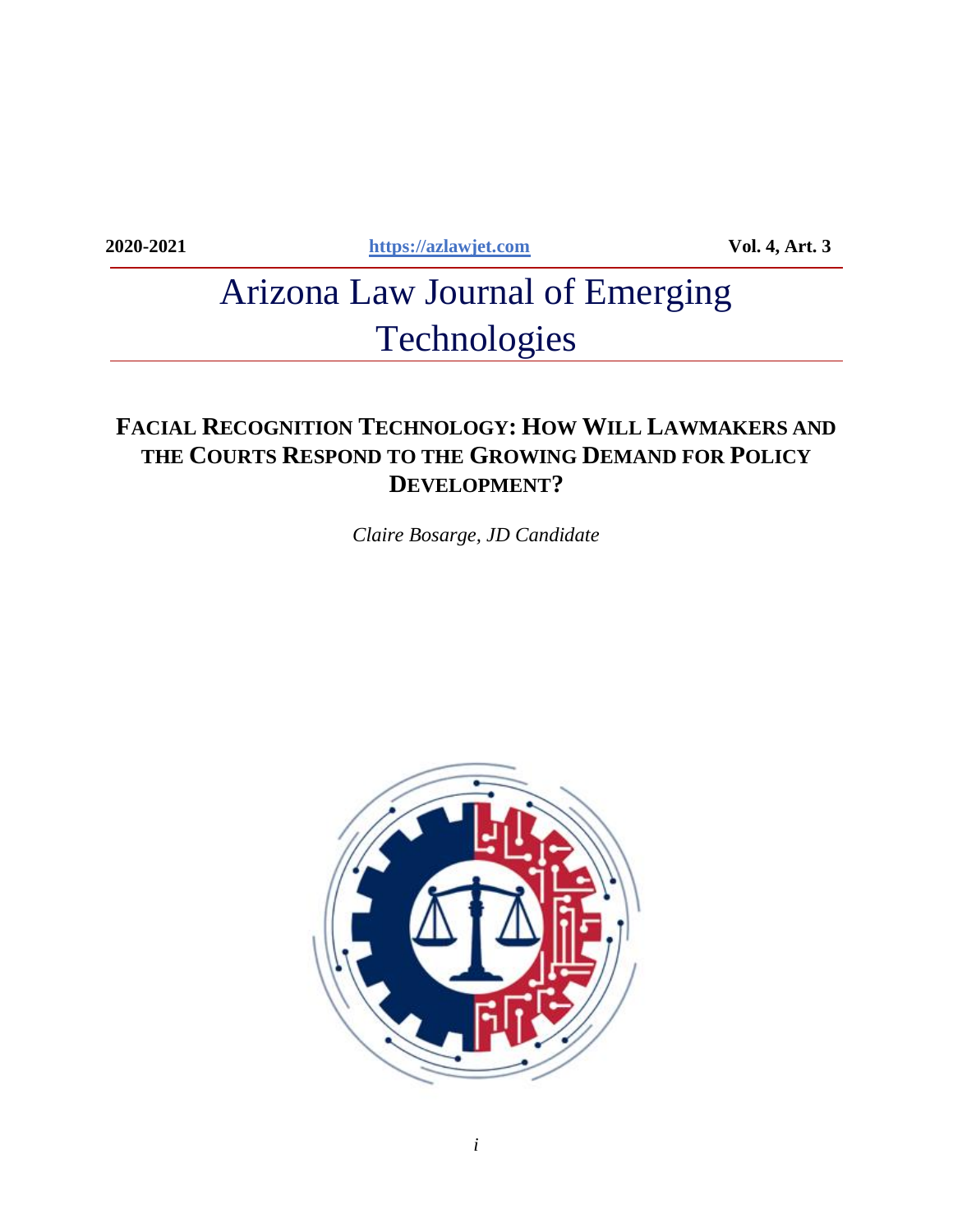# ARIZONA LAW JOURNAL OF EMERGING TECHNOLOGIES

# **Table of Contents**

| a. The Many Uses of FRT in Law Enforcement and Beyond                              | 6 |
|------------------------------------------------------------------------------------|---|
| b. The Fallibility of Facial Recognition Technology                                | 8 |
| c. Criticisms of Facial Recognition Technology                                     | 9 |
| IV. How Will the Courts Interpret Privacy Interests in Light of Facial Recognition |   |
|                                                                                    |   |
| V. Legislation Regulating Facial Recognition Technology: The Enacted, Pending,     |   |
|                                                                                    |   |
|                                                                                    |   |
|                                                                                    |   |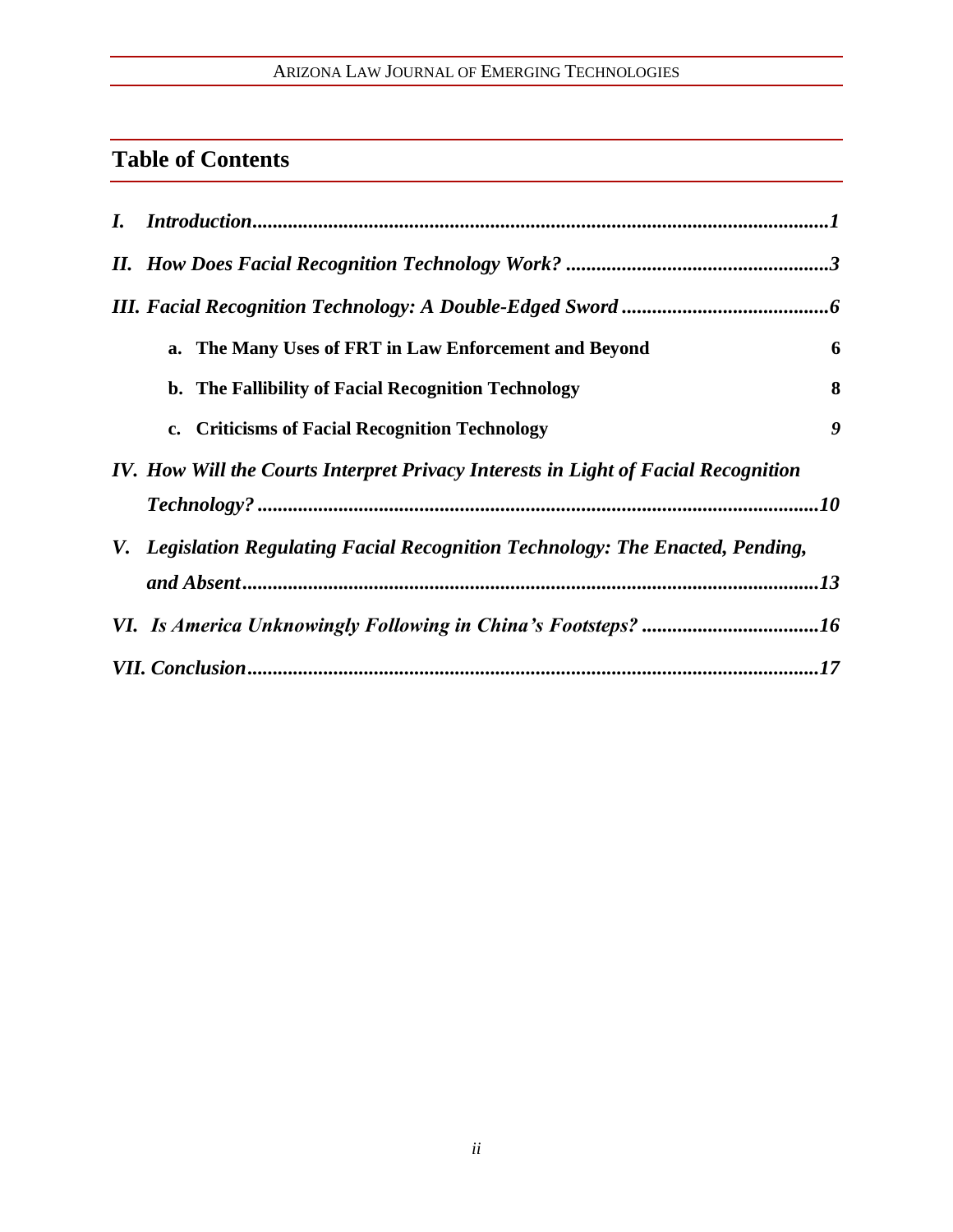# **FACIAL RECOGNITION TECHNOLOGY: HOW WILL LAWMAKERS AND THE COURTS RESPOND TO THE GROWING DEMAND FOR POLICY DEVELOPMENT?**

Claire Bosarge\*

## **I. Introduction**

"Imagine a government tracking everywhere you walked over the past month without your permission or knowledge . . . [or] a database of everyone who attended a political rally that constitutes the very essence of free speech . . . This has long been the stuff of science fiction and popular movies – like ... '1984' – but now it's on the verge of becoming possible." – Brad Smith, President of Microsoft<sup>1</sup>

This excerpt offers a glimpse of future America if the commercial and governmental use of facial recognition technology (FRT) persists without federal regulation. <sup>2</sup> FRT is a rapidly advancing biometric authentication method that identifies or verifies the identity of a person by comparing specific facial features detected in an image or video to faces stored within a database.<sup>3</sup>

Although the most well-known use of FRT is by law enforcement agencies, there are numerous other entities that utilize FRT, such as cell phone manufacturers, universities, social media companies, and retailers.<sup>4</sup> For instance, during American pop star Taylor Swift's *Reputation* tour, a mesmerizing screen displaying rehearsal footage was secretly

<sup>\*</sup> J.D. Candidate, Tulane University School of Law, 2021

<sup>1</sup> Brad Smith, *Facial Recognition Technology: The Need for Public Regulation and Corporate Responsibility*, MICROSOFT (July 13, 2018), [http://blogs.microsoft.com/on-the-issues/2018/07/13/facial-recognition-technology-the](http://blogs.microsoft.com/on-the-issues/2018/07/13/facial-recognition-technology-the-need-for-public-regulation-and-corporate-responsibility/)[need-for-public-regulation-and-corporate-responsibility/.](http://blogs.microsoft.com/on-the-issues/2018/07/13/facial-recognition-technology-the-need-for-public-regulation-and-corporate-responsibility/)

<sup>2</sup> *See id.*

<sup>3</sup> Steve Symanovich, *How Does Facial Recognition Work?*, NORTON [http://us.norton.com/internetsecurity-iot-how](http://us.norton.com/internetsecurity-iot-how-facial-recognition-software-works.html)[facial-recognition-software-works.html](http://us.norton.com/internetsecurity-iot-how-facial-recognition-software-works.html) (last visited Mar. 16, 2020).

<sup>4</sup> Symanovich, *supra* note 4.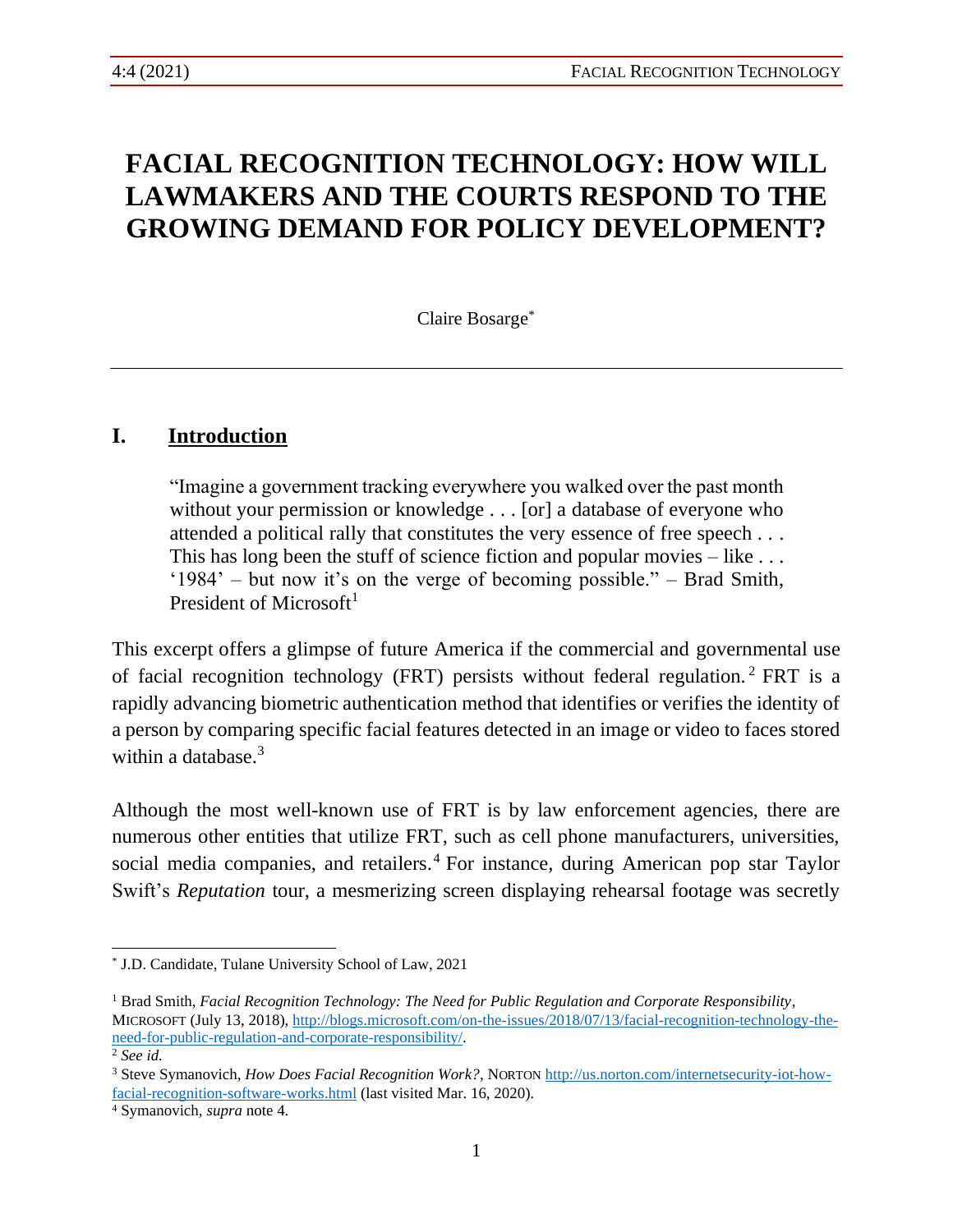#### ARIZONA LAW JOURNAL OF EMERGING TECHNOLOGIES

used to scan and compare fans' faces to images of hundreds of the star's known stalkers.<sup>5</sup> Information on the use, collection, and storage of facial recognition data is scarce, but a 2016 study, released by the Center on Privacy & Technology at Georgetown Law, reported that the face of one in two American adults is in a facial recognition database.<sup>6</sup>

One false match in a facial recognition system can result in missed flights, police interrogations, or even a false arrest.<sup>7</sup> Nevertheless, the global market for FRT is projected to grow to \$7 billion in 2024, from \$3.2 billion in  $2019$ .<sup>8</sup> The drastic expected growth is due to the escalating use of FRT in commercial applications.<sup>9</sup> Fittingly, it is expected that by 2023, U.S. Customs and Border Protection will have the ability to scan the faces of 97% of commercial airline passengers departing the  $U.S.<sup>10</sup>$ 

Although FRT has become mainstream,  $11$  widespread, unregulated use of FRT creates serious privacy concerns. <sup>12</sup> While some state and local governments have placed restrictions on the use of FRT, the federal government has struggled to gain much traction limiting the uses of FRT by federal agencies.<sup>13</sup> Moreover, the U.S. Supreme Court has yet to hear a case regarding the use of FRT.<sup>14</sup> However, in *Carpenter v. United States*, the Supreme Court held that the government must obtain a warrant to acquire cell phone location data (CPLD) from a cellular provider.<sup>15</sup> The Court declared that an individual

<sup>5</sup> Steve Knopper, *Why Taylor Swift Is Using Facial Recognition at Concerts*, ROLLING STONES (Dec. 13, 2018, 11:24 AM)[, http://www.rollingstone.com/music/music-news/taylor-swift-facial-recognition-concerts-768741.](http://www.rollingstone.com/music/music-news/taylor-swift-facial-recognition-concerts-768741)

<sup>6</sup> Clare Garvie et al., *The Perpetual Line-Up: Unregulated Facial Recognition in America*, GEO. L. CTR. ON PRIVACY & TECH. (Oct. 18, 2016), [http://www.perpetuallineup.org.](http://www.perpetuallineup.org/)

<sup>7</sup> Abdullah Hasan, *2019 Proved We Can Stop Face Recognition Surveillance*, ACLU (Jan. 17, 2020), [http://www.aclu.org/news/privacy-technology/2019-was-the-year-we-proved-face-recognition-surveillance-isnt](http://www.aclu.org/news/privacy-technology/2019-was-the-year-we-proved-face-recognition-surveillance-isnt-inevitable/)[inevitable/.](http://www.aclu.org/news/privacy-technology/2019-was-the-year-we-proved-face-recognition-surveillance-isnt-inevitable/)

<sup>8</sup> *Facial Recognition Market Worth \$7.0 Billion by 2024 - Exclusive Report by MarketsandMarkets™*, CISION:PR NEWSWIRE (June 27, 2019), [http://www.prnewswire.com/news-releases/facial-recognition-market-worth-7-0-billion](http://www.prnewswire.com/news-releases/facial-recognition-market-worth-7-0-billion-by-2024--exclusive-report-by-marketsandmarkets-300876154.html)[by-2024--exclusive-report-by-marketsandmarkets-300876154.html.](http://www.prnewswire.com/news-releases/facial-recognition-market-worth-7-0-billion-by-2024--exclusive-report-by-marketsandmarkets-300876154.html)

<sup>9</sup> Symanovich, *supra* note 4.

<sup>10</sup> Allie Funk, *I Opted Out of Facial Recognition at the Airport—It Wasn't Easy*, WIRED (July 2, 2019, 9:00 AM), [http://www.wired.com/story/opt-out-of-facial-recognition-at-the-airport/.](http://www.wired.com/story/opt-out-of-facial-recognition-at-the-airport/)

<sup>11</sup> Sharon Nakar & Dov Greenbaum, *Now You See Me. Now You Still Do: Facial Recognition Technology and the Growing Lack of Privacy*, 23 B.U. J.SCI. & TECH. L. 88, 91 (2017).

<sup>12</sup> Symanovich, *supra* note 4.

<sup>&</sup>lt;sup>13</sup> Facial Recognition Technology Warrant Act of 2019, S.2878, 116th Cong. (2019) ("Currently, government agencies can use facial recognition technology to surveil a person without any unified federal law, regulation, or oversight.").

<sup>14</sup> *See* Clare Garvie et al., *The Perpetual Line-Up: Unregulated Facial Recognition in America-Risk Framework*, GEO. L. CTR. ON PRIVACY & TECH. (Oct. 18, 2016)[, http://www.perpetuallineup.org/risk](http://www.perpetuallineup.org/risk-framework#footnote29_xbi6f92)[framework#footnote29\\_xbi6f92.](http://www.perpetuallineup.org/risk-framework#footnote29_xbi6f92)

<sup>15</sup> *Carpenter v. United States*, 138 S. Ct. 2206, 2222 (2018).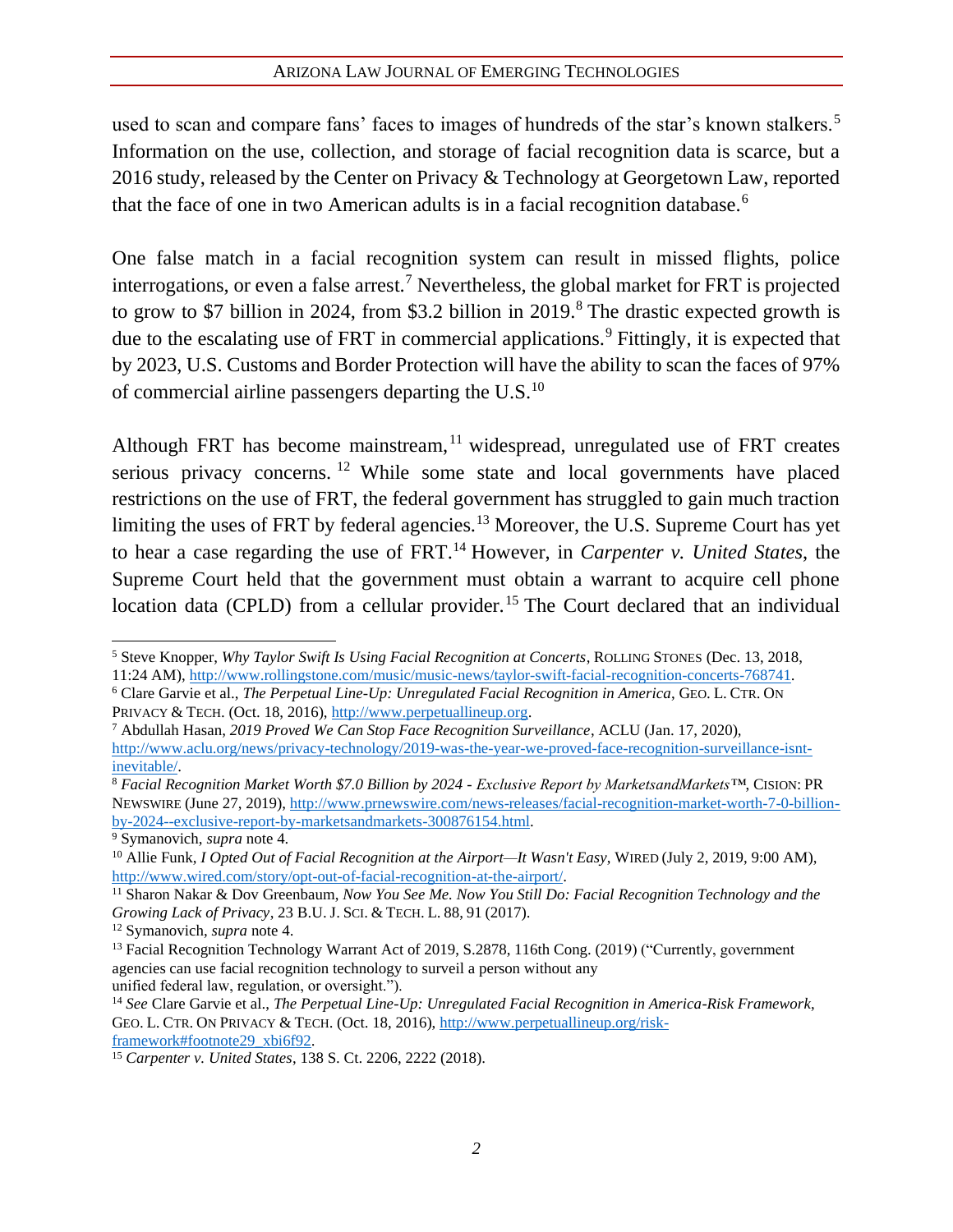maintains a legitimate expectation of privacy, for Fourth Amendment purposes, "in the record of his physical movements as captured through [CPLD]."<sup>16</sup> Given the similarities between CPLD and facial recognition data, the holding in *Carpenter* may be extended to a case challenging large-scale surveillance through the use of FRT.<sup>17</sup>

This Article addresses the privacy concerns presented by the widespread unregulated implementation of FRT and explores possible responses by the legislature and courts. Part II details the mechanics of FRT and recent technological developments. Part III addresses why FRT may be characterized as a double-edged sword by touching on (1) the various applications of FRT in different industries, (2) the fallibility of FRT, and (3) the criticisms of FRT that drive the need for policy development. Part IV provides a detailed analysis of *Carpenter*, and predicts how the courts may interpret the holdings in *Carpenter* when faced with a case challenging FRT. Part V demonstrates the need for federal regulations restricting FRT and provides the pending and enacted state and local legislative acts imposing restrictions on the use of FRT. Part V also proposes model legislation for regulating FRT. Part VI discusses the pervasiveness of surveillance cameras equipped with FRT in China to demonstrate the dystopic like society that can result from the widespread, unregulated use of FRT.

# **II. How Does Facial Recognition Technology Work?**

Human beings have an innate ability to recognize and distinguish human faces, but only within the past fifty years have computers been programmed to exercise the same ability.<sup>18</sup> Using computer algorithms, facial recognition systems measure and analyze distinguishable landmarks, or nodal points, that exist on the human face. <sup>19</sup> Specific measurements–such as the distance between the eyes, width of the nose, depth of the eye sockets, and length of the jaw line–may be extracted from either a two-dimensional (2-D) face image or a three-dimensional  $(3-D)$  face model.<sup>20</sup> The 3-D face recognition software

<sup>16</sup> *Id.* at 2217.

<sup>17</sup> *See* Memorandum from Majority Staff on Hearing on *"Facial Recognition Technology (Part 1): Its Impact on our Civil Rights and Liberties"* to be heard before the H. Comm. on Oversight and Reform, 116th Cong. (2019).

<sup>18</sup> Kevin Bonsor & Ryan Johnson, *How Facial Recognition Systems Work*, HOW STUFF WORKS, <http://electronics.howstuffworks.com/gadgets/high-tech-gadgets/facial-recognition.html> (last visited Feb. 16, 2020).

<sup>19</sup> *See id.*; Brian Newlin, *A Closer Look at Facial Recognition Technology*, CLICKONDETROIT (Oct. 4, 2019), [http://www.clickondetroit.com/2019/10/04/a-closer-look-at-facial-recognition-technology-2/.](http://www.clickondetroit.com/2019/10/04/a-closer-look-at-facial-recognition-technology-2/)

<sup>20</sup> Bonsor & Johnson, *supra* note 19.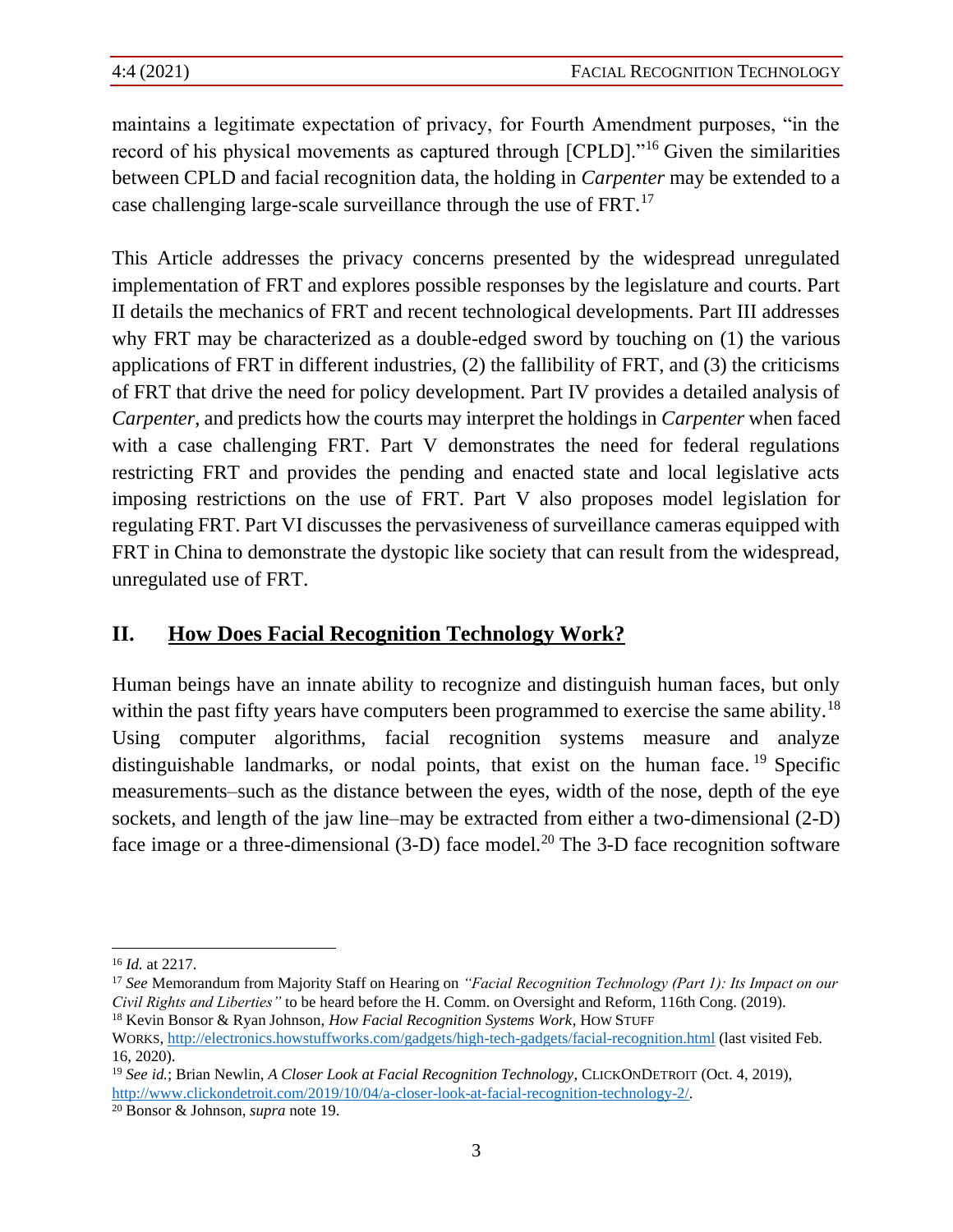captures the distinct geometry of a face from multiple angles.<sup>21</sup> By using depth and an axis of measurement that is unaffected by lighting, 3-D face recognition systems can detect a face in darkness and have the ability to recognize "a face in profile" if the head is positioned perpendicular to the camera's line of view.<sup>22</sup>

Despite advances in FRT that allow for 3-D facial imaging, many facial recognition systems still rely on 2-D imaging for the sake of convenience, as most images in facial recognition databases are stored in 2-D format.<sup>23</sup> The first systems were developed in the 1960s and operated by comparing 2-D images.<sup>24</sup> The difficulty posed by 2-D systems is that the newly captured image and the image within the database must be an equal distance from the camera, and have similar lighting, similar facial expressions, and similar facial alignment.<sup>25</sup> A deviation in light or orientation reduces the ability of the system to correctly match the newly captured image with a stored image, which consequently reduces the recognition accuracy.<sup>26</sup> In any event, 3-D systems have emerged and have proven to be more accurate than their 2-D counterparts.<sup>27</sup>

The process of identifying and verifying the identity of an individual through a facial recognition system involves several steps.<sup>28</sup> First, the system receives either a still photo, like those taken upon arrival at a U.S. airport, or a frame from a video of a person in motion.<sup>29</sup> Once the system detects a face within the 2-D image or video, it scales, rotates, and aligns the face "so that every face that the algorithm processes is in the same position."<sup>30</sup> When the front of the head is facing the camera, the face is in the best position

<sup>21</sup> Space and Naval Warfare Systems Center, *System Assessment and Validation for Emergency Responders Tech Note: Three-Dimensional Facial Recognition*, U.S. DEP'T OF HOMELAND SECURITY (May 2008), [http://www.dhs.gov/sites/default/files/FacialRecognition-TN\\_0508-508.pdf.](http://www.dhs.gov/sites/default/files/FacialRecognition-TN_0508-508.pdf) 

<sup>22</sup> Bonsor & Johnson, *supra* note 19.

<sup>23</sup> Andrew Heinzman, *How Does Facial Recognition Work?*, HOW-TO GEEK (July 11, 2019, 6:40 AM),

[http://www.howtogeek.com/427897/how-does-facial-recognition-work/;](http://www.howtogeek.com/427897/how-does-facial-recognition-work/) *The Complete Guide to Facial Recognition Technology*, PANDA SECURITY (Oct. 11, 2019), [http://www.pandasecurity.com/mediacenter/panda-security/facial](http://www.pandasecurity.com/mediacenter/panda-security/facial-recognition-technology/)[recognition-technology/.](http://www.pandasecurity.com/mediacenter/panda-security/facial-recognition-technology/)

<sup>24</sup> Bonsor & Johnson, *supra* note 19; Jesse Davis West, *A Brief History of Facial Recognition*, FACEFIRST (Aug. 1, 2017), [http://www.facefirst.com/blog/brief-history-of-face-recognition-software/.](http://www.facefirst.com/blog/brief-history-of-face-recognition-software/)

<sup>25</sup> Space and Naval Warfare Systems Center, *supra* note 22.

<sup>26</sup> *Id.*; Bonsor & Johnson, *supra* note 19.

<sup>27</sup> Song Zhou & Sheng Xiao, *3D Face Recognition: A Survey*, 8:35 HUMAN-CENTRIC COMPUTING & INFO.SCI. 1, 6 (2018).

<sup>28</sup> Bonsor & Johnson, *supra* note 19.

<sup>29</sup> Bill Mann, *How Does Facial Recognition Technology Work? – 5 Real World Use Cases*, BLOKT (Aug. 19, 2019), [http://blokt.com/guides/facial-recognition.](http://blokt.com/guides/facial-recognition)

<sup>30</sup> Clare Garvie et al., *The Perpetual Line-Up: Unregulated Facial Recognition in America - Background*, GEO. L. CTR. ON PRIVACY & TECH. (Oct. 18, 2016)[, http://www.perpetuallineup.org/background#footnoteref17\\_re3c47a.](http://www.perpetuallineup.org/background#footnoteref17_re3c47a)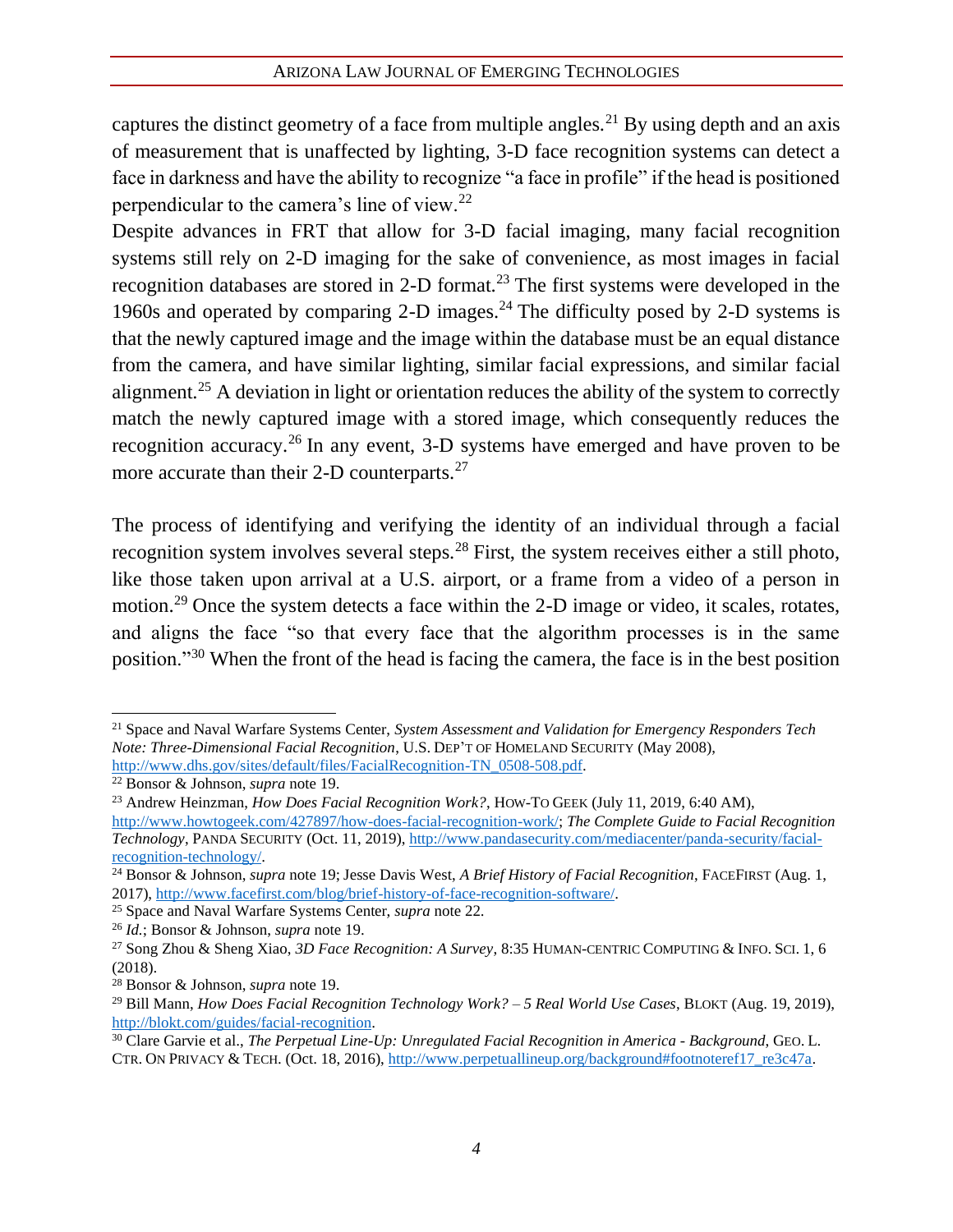for detection.<sup>31</sup> However, the system is capable of recognizing a face so long as the head is not rotated more than thirty-five degrees away from the camera in a 2-D system, or more than ninety degrees in a 3-D system.<sup>32</sup>

Once the face is aligned, the facial recognition system extracts certain facial features and measures the curves of the subject's face on a sub-millimeter scale to create a template.<sup>33</sup> The template is converted into a unique, numerical code called a faceprint.<sup>34</sup> The faceprint can be compared to other faceprints within the database to find a potential match.<sup>35</sup> If FRT is used for verification purposes, or to confirm a subject's identity, the image is matched to only one other image in the database.<sup>36</sup> If FRT is used for identification purposes, the algorithm will compare the image to other existing images in the database and generate a "numerical score reflecting the similarity of their features."<sup>37</sup>

A recent development in FRT, known as Surface Texture Analysis (STA), analyzes skin biometrics or the uniqueness of skin texture to produce even more accurate results.<sup>38</sup> With a picture of a patch of skin, called a skinpatch, STA uses "algorithms to turn the patch into a mathematical, measurable space."<sup>39</sup> The software is then able to distinguish "the actual skin texture" as well as any lines or pores within the skinpatch.<sup>40</sup> STA is so advanced that it can "identify differences between identical twins, which is not yet possible using facial recognition software alone."<sup>41</sup> STA software may be used separately or in conjunction with other methods of FRT to increase accuracy. <sup>42</sup> According to one biometrics company, combining FRT with STA increases identification accuracy by 20 to 25%.<sup>43</sup>

Facial recognition systems are constantly advancing, as evidenced by the development of STA and even more recent developments like "real-time emotion recognition," which maps

<sup>31</sup> PANDA SECURITY, *supra* note 24.

<sup>32</sup> Bonsor & Johnson, *supra* note 19.

<sup>33</sup> *Id.* 

<sup>34</sup> *Id.*; PANDA SECURITY, *supra* note 24.

<sup>35</sup> Bonsor & Johnson, *supra* note 19.

<sup>36</sup> *See* Bonsor & Johnson, *supra* note 19; Garvie et al., *supra* note 31.

<sup>37</sup> Garvie et al., *supra* note 7; see also Bonsor & Johnson, *supra* note 19.

<sup>38</sup> Bonsor & Johnson, *supra* note 19.

<sup>39</sup> *Id.*

<sup>40</sup> *Id.*

<sup>41</sup> *Id*.; *See also* Mara Calvello, *Facing the Reality of Facial Recognition: The Good and the Bad*, G2 (Oct. 15, 2019), [http://learn.g2.com/facial-recognition.](http://learn.g2.com/facial-recognition)

<sup>42</sup> U.S. Gov't Accountability Office, GAO-15-621, *Facial Recognition Technology: Commercial Uses, Privacy Issues, and Applicable Federal Law* (2015), [http://www.gao.gov/assets/680/671764.pdf.](http://www.gao.gov/assets/680/671764.pdf)

<sup>43</sup> Bonsor & Johnson, *supra* note 19.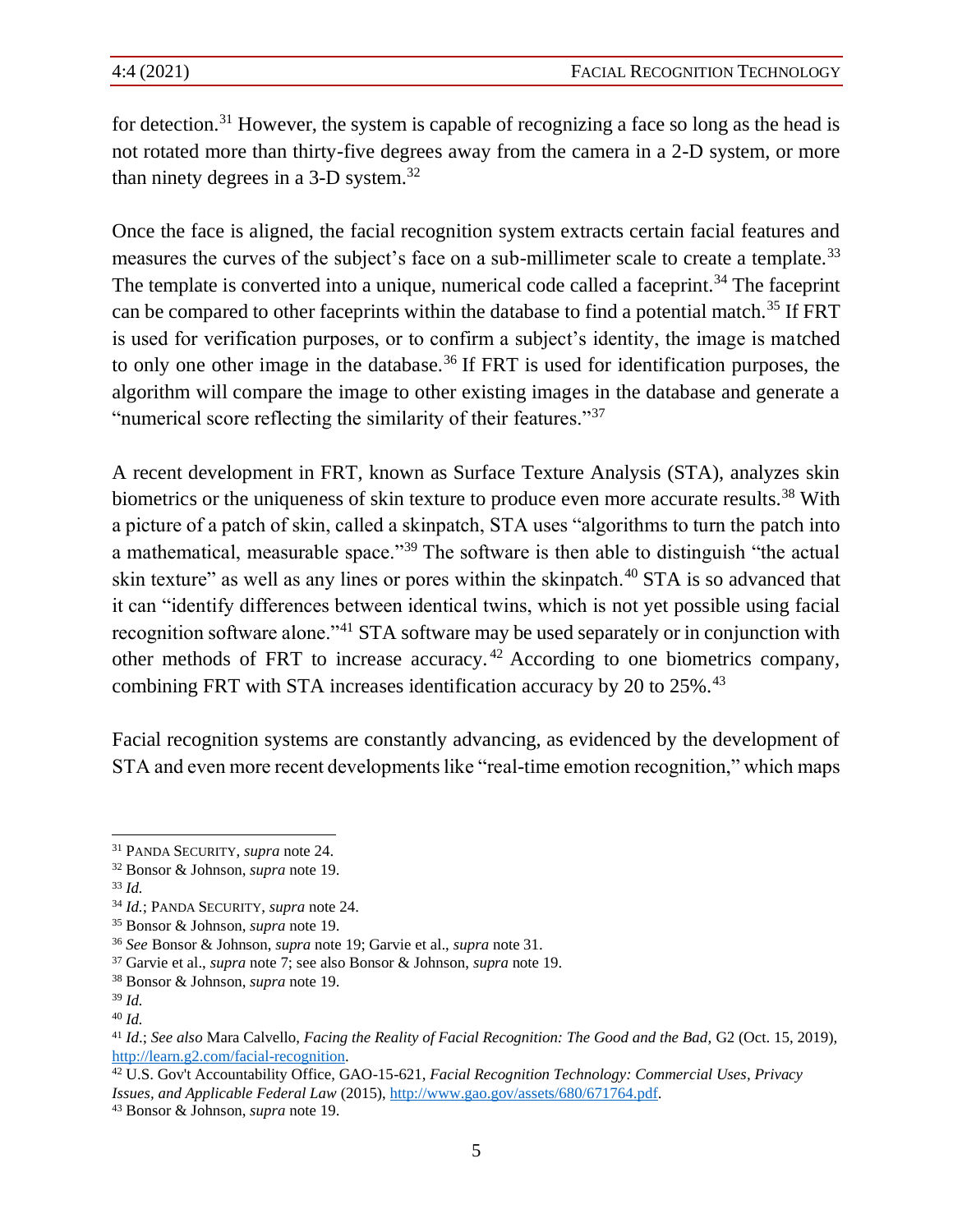a subject's facial expressions to detect emotions such as anger, fear, and surprise.<sup>44</sup> However, this may create a false sense of progress, given that each of these advancements only improve the accuracy of 3-D face recognition systems and cannot be applied to systems that rely on 2-D images. Because most facial recognition systems in use today rely on 2-D camera technology,  $45$  the inaccuracy of facial recognition systems remains unresolved.<sup>46</sup>

## **III. Facial Recognition Technology: A Double-Edged Sword**

#### **a. The Many Uses of FRT in Law Enforcement and Beyond**

Law enforcement agencies can benefit from FRT in several different contexts.<sup>47</sup> An officer on duty who encounters someone who is unable to identify themselves can take a photo of the individual and use facial recognition software to see if the photo matches any of the photos in the officer's database, which may include "mug shots, driver's license photos, or face images from unsolved crimes."<sup>48</sup> If there is video or photographic evidence of a suspect's face, then FRT also may be used to search an image against a database during an investigation.<sup>49</sup> Another common use of FRT is during "Real-time Video Surveillance," when police officers possess images of specific individuals they are trying to locate.<sup>50</sup> Once these images are uploaded to a database known as a "hot list," FRT is used to extract facial images from a live video surveillance feed and to compare them to the images on the "hot list."<sup>51</sup> Each individual who walks within the video camera's range of detection may be subject to this process.<sup>52</sup> The same FRT method can be applied to compare archived video images to a "hot list" database.<sup>53</sup>

<sup>44</sup> Bill Siuru, *Is Facial Recognition Technology Ready for Prime Time?*, POLICE & SEC. NEWS (Sept. 18, 2019), [http://policeandsecuritynews.com/2019/09/18/is-facial-recognition-technology-ready-for-prime-time/.](http://policeandsecuritynews.com/2019/09/18/is-facial-recognition-technology-ready-for-prime-time/) <sup>45</sup> *Identity Matters: Facial Recognition in 2019*, GEMALTO,

<http://www.gemalto.com/review/facialrecognition/index.aspx> (last visited Mar. 22, 2020).

<sup>46</sup> *See* Garvie et al., *supra* note 31.

<sup>47</sup> *See* Calvello, *supra* note 42.

<sup>48</sup> Garvie et al., *supra* note 7.

<sup>&</sup>lt;sup>49</sup> The photo or video still of a suspect's face may be obtained from a security camera, smartphone, social media post, or even from an officer who clandestinely photographed the suspect. Garvie et al., *supra* note 7. <sup>50</sup> *Id.*

<sup>51</sup> *Id.*

<sup>52</sup> *Id.*

<sup>53</sup> *Id.*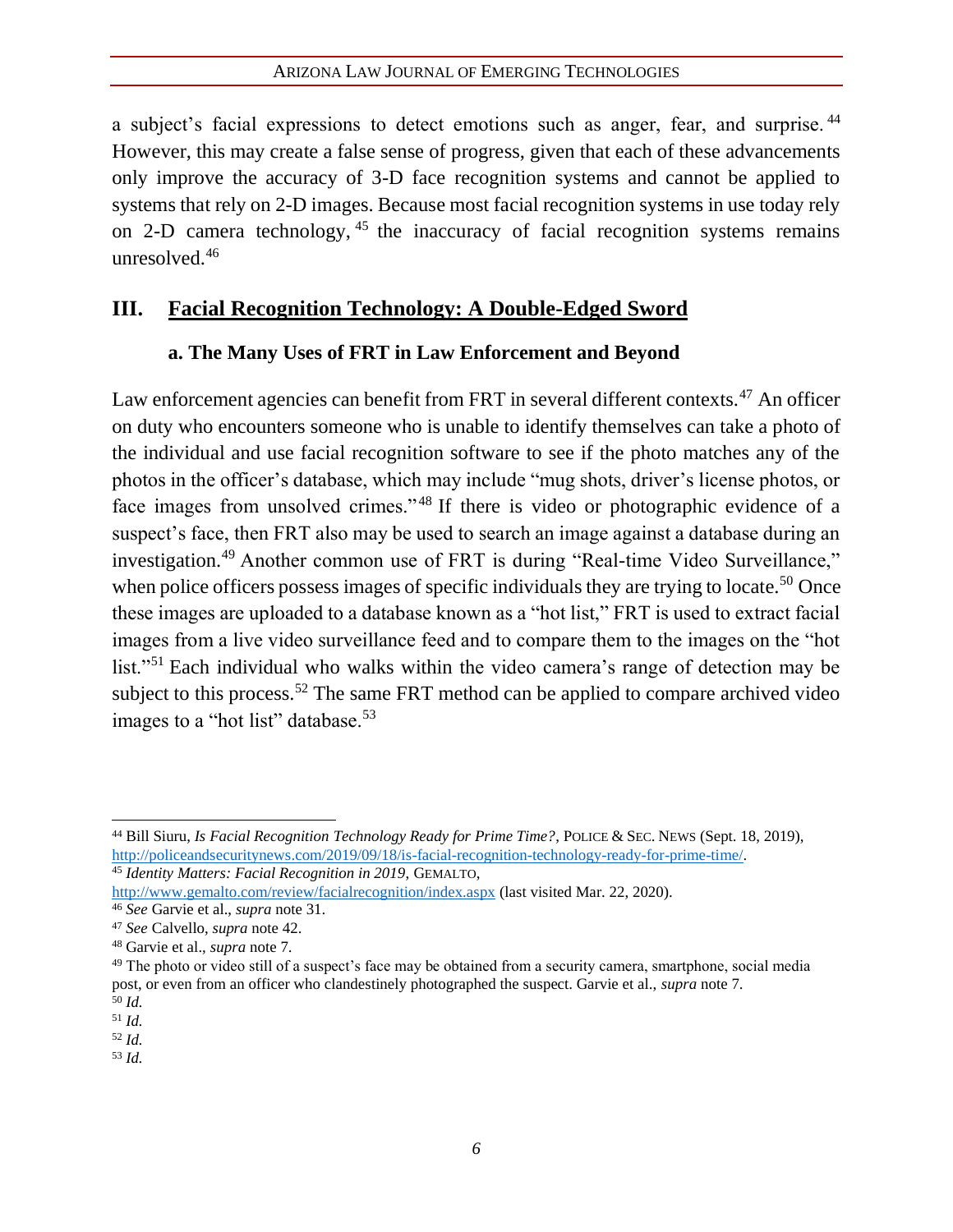As FRT becomes less expensive, more and more industries will begin to use it.<sup>54</sup> FRT is used in airports to verify that a foreign traveler in a database is the same person who seeks entry into the United States.<sup>55</sup> Some banks use FRT at ATMs and check cashing kiosks in order to allow their customers to verify their identity using their faceprint in place of a personal identification number or card swipe. <sup>56</sup> There are healthcare mobile phone applications that use FRT to detect rare genetic disorders such as Cornelia de Lange syndrome and Angelman syndrome.<sup>57</sup> FRT is used in retail stores to identify known shoplifters that walk into the store.<sup>58</sup> An individual who is caught shoplifting in one store may have a digital record of their face shared with other store owners across the country who use the same FRT company.<sup>59</sup> One FRT provider stated that the police are automatically alerted any time the retail store's facial recognition system detects a known shoplifter's face, even if they are not shoplifting.<sup>60</sup> Whether users of Apple's iPhone X, iPhone 11 or iPhone 12 realize it or not, each time they gain access to their cellular device using "Face ID," they are using a form of FRT, as their "faceprint [is] mapped by the phone's front-facing camera."<sup>61</sup> Social media platforms, such as Facebook, utilize facial recognition software to "identify human faces in pictures uploaded to the [app] with up to 97% accuracy."<sup>62</sup>

FRT simultaneously serves the public welfare and raises serious privacy concerns.<sup>63</sup> For example, FRT is capable of tracking an individual's movements for purposes of long-term surveillance of their daily life.<sup>64</sup> But, it is also capable of identifying a missing, lost and wandering child walking on the street.<sup>65</sup> FRT may be used to identify every attendee at a political rally without their consent.<sup>66</sup> But, it may also allow law enforcement officials to identify a suspected terrorist, who is present at that rally, and intends to harm those in

<sup>64</sup> *Id*.

<sup>66</sup> *Id.*

<sup>54</sup> Bonsor & Johnson, *supra* note 19.

<sup>55</sup> *Id.*

<sup>56</sup> *Id.*

<sup>57</sup> James Vincent, *Facial Recognition and AI Could Be Used to Identify Rare Genetic Disorders*, VERGE (Jan. 15, 2019, 2:11 PM), [http://www.theverge.com/2019/1/15/18183779/facial-recognition-ai-algorithms-detect-rare](http://www.theverge.com/2019/1/15/18183779/facial-recognition-ai-algorithms-detect-rare-genetic-disorder-fdna)[genetic-disorder-fdna.](http://www.theverge.com/2019/1/15/18183779/facial-recognition-ai-algorithms-detect-rare-genetic-disorder-fdna)

<sup>58</sup> *See* Alfred Ng, *With Facial Recognition, Shoplifting May Get You Banned in Places You've Never Been*, CNET (Mar. 20, 2019, 8:11 AM)[, http://www.cnet.com/news/with-facial-recognition-shoplifting-may-get-you-banned-in](http://www.cnet.com/news/with-facial-recognition-shoplifting-may-get-you-banned-in-places-youve-never-been/)[places-youve-never-been/.](http://www.cnet.com/news/with-facial-recognition-shoplifting-may-get-you-banned-in-places-youve-never-been/)

<sup>59</sup> *Id.*

<sup>60</sup> *Id.* 

<sup>61</sup> Calvello, *supra* note 42; Brandon Vigliarolo, *Apple's Face ID: Cheat* sheet, TECHREPUBLIC (June 11, 2020, 7:43 AM), [http://www.techrepublic.com/article/apples-face-id-everything-iphone-x-users-need-to-know/.](http://www.techrepublic.com/article/apples-face-id-everything-iphone-x-users-need-to-know/)

<sup>62</sup> *Id.*

<sup>63</sup> See Smith, *supra* note 2.

<sup>65</sup> *Id.*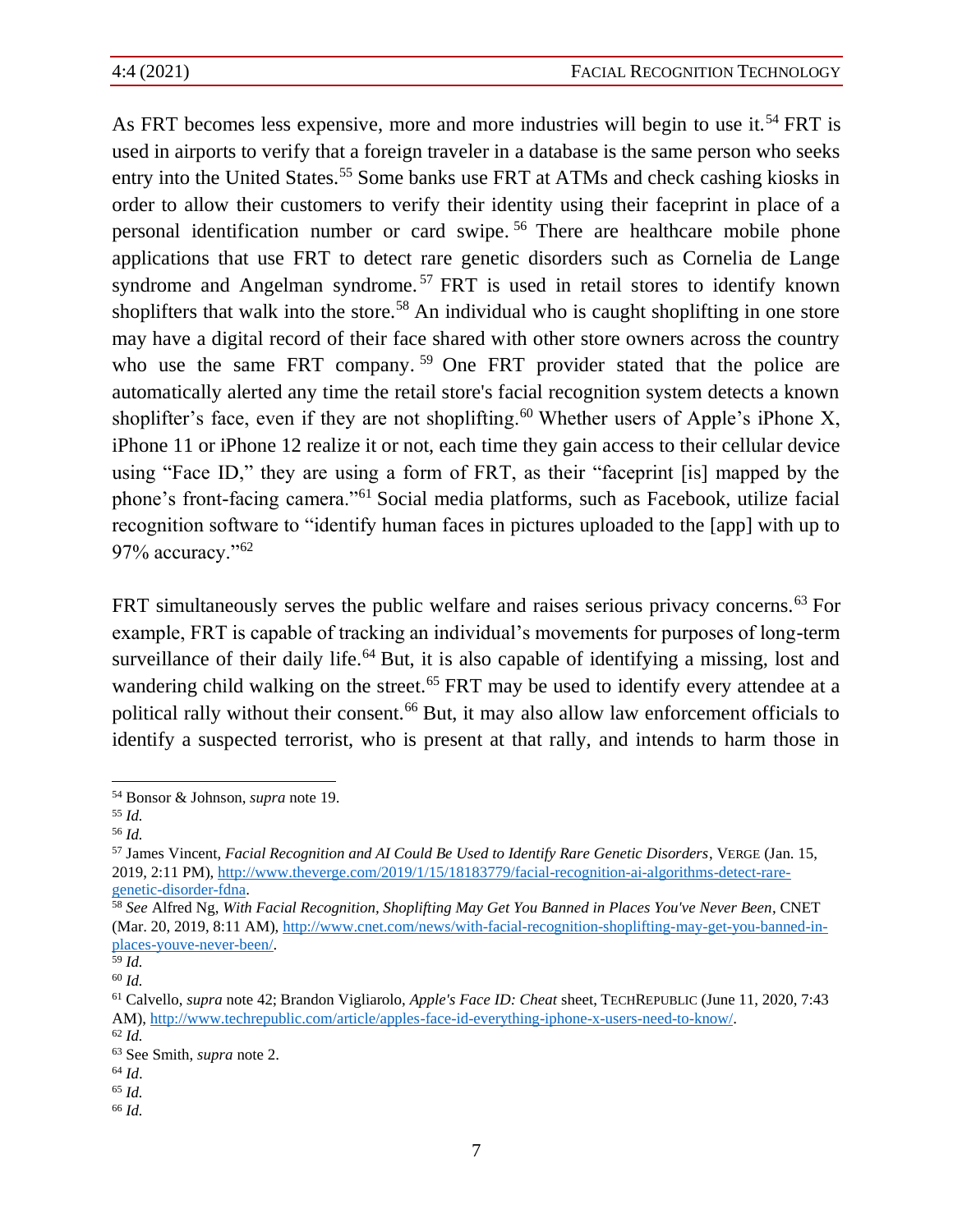attendance.<sup>67</sup> FRT is a double-edged sword and these conflicting uses illustrate the need "for thoughtful government regulation and for the development of norms around acceptable uses." $68$ 

### **b. The Fallibility of Facial Recognition Technology**

Though FRT companies are steadily improving their facial recognition systems to overcome certain technical challenges, the technology remains far from perfect.<sup>69</sup> Unlike fingerprints or DNA, faces inevitably change over time.<sup>70</sup> For example, a subject's face can change over time due to fluctuation in body weight, change in hairstyle, growth or removal of facial hair, and the effects of aging.<sup>71</sup> Other factors that may interfere with an algorithm's ability to detect a subject's faceprint include the wearing of eyeglasses or sunglasses, and hair that obscures distinguishing nodal points.<sup>72</sup>

A more recent challenge to FRT is the growing popularity of facial plastic surgery, which can dramatically change the relationship between certain nodal points.<sup>73</sup> One study found "that appearance, feature-, and texture-based [facial recognition] algorithms are unable to effectively mitigate the variations caused by plastic surgery procedures."<sup>74</sup> Similarly, the popularity of "beautification apps," or mobile phone applications that allow users to retouch and reshape the face in an image, pose a challenge to FRT.<sup>75</sup> Finally, the greater the number of faces stored in a facial recognition system's database, the less effective the system, because more faces look similar to one another.<sup>76</sup> Although manufacturers of FRT are constantly improving their products to address these limitations, erroneous facial recognition results can have disturbing effects, the most devasting of which is putting innocent subjects behind bars.<sup>77</sup>

- <sup>70</sup> *Id.*
- <sup>71</sup> *Id.*

<sup>67</sup> *Id.*

<sup>68</sup> *Id.*

<sup>69</sup> *See* Siuru, *supra* note 45.

<sup>72</sup> Bonsor & Johnson, *supra* note 19.

<sup>73</sup> B.S. Sruthy & M. Jayasree, *Recognizing Surgically Altered Face Images and 3D Facial Expression Recognition*, 24 PROCEDIA TECH. 1300, 1301 (2016).

<sup>74</sup> Richa Singh et al., *Plastic Surgery: A New Dimension to Face Recognition*, 5:3 IEEE TRANSACTIONS ON INFORMATION FORENSICS AND SECURITY, 441-48, (2010).

<sup>75</sup> Christian Rathgeb et al., *Impact and Detection of Facial Beautification in Face Recognition: An Overview*, 7 IEEE ACCESS, 152667 (2019).

<sup>76</sup> Siuru, *supra* note 45.

<sup>77</sup> *See id.*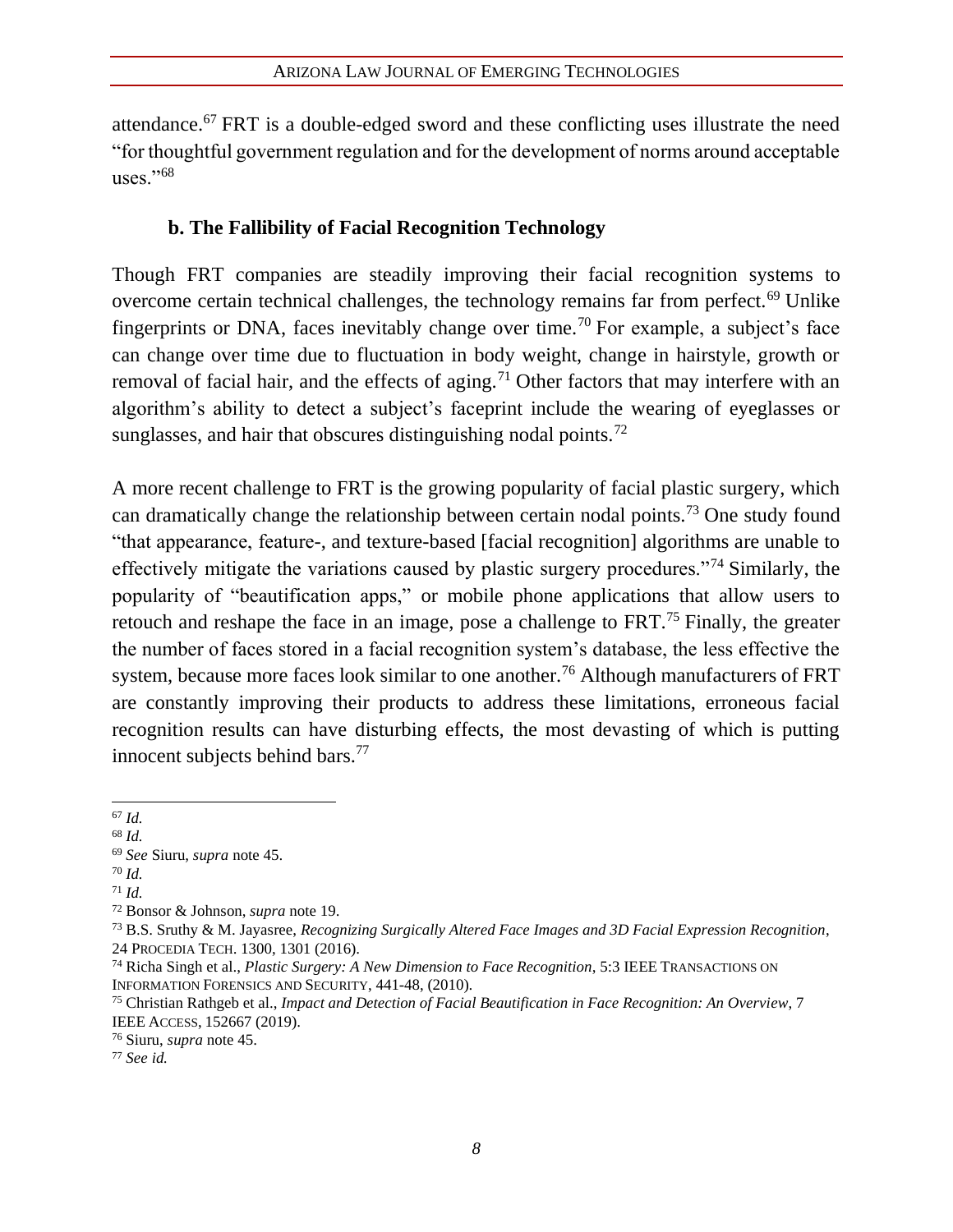## **c. Criticisms of Facial Recognition Technology: Why People are Begging for Policy Development**

Erroneous FRT evidence can produce wrongful convictions, enhance racial discrimination, and may be used by the police to punish individuals for political expression.<sup>78</sup> Researchers from MIT and Stanford University analyzed the accuracy rate of facial recognition software in identifying skin-type and gender.<sup>79</sup> The researchers compiled a database with over 1200 images, in which women and dark-skin individuals were better-represented than individuals who fell into neither category.<sup>80</sup> Each image was assigned a score–I, II, III, IV, V, or VI-based on the Fitzpatrick skin tone scale. <sup>81</sup> The researchers found that such systems had an error rate of no more than 0.8% when identifying white males, but the error rate when identifying darker-skinned women, or those assigned scores of IV, V, or VI, was 20.8%, 34.5%, and 34.7%, respectively. $82$  A test conducted by the American Civil Liberties Union (ACLU) revealed that Amazon's facial recognition software "incorrectly matched 28 members of Congress, identifying them as other people who have been arrested for a crime."<sup>83</sup> Almost 40% of the incorrect matches were of people of color, even though they make up only 20% of Congress.<sup>84</sup> These studies demonstrate why adversaries of FRT fear that it may "exacerbate the disproportionate surveillance of minority communities, particularly people of color."<sup>85</sup>

A further criticism raised by opponents of FRT is that it endangers Americans' right to anonymity when participating in certain activities protected by the First Amendment, such as protests and political rallies.<sup>86</sup> An investigation conducted by the ACLU revealed that during the protests that erupted after Freddy Gray's death, the Baltimore Police Department used FRT in conjunction with a social media monitoring service to arrest protesters in the

<sup>79</sup> Larry Hardesty, *Study Finds Gender and Skin-Type Bias in Commercial Artificial-Intelligence Systems*, MIT NEWS (Feb. 11, 2018), [http://news.mit.edu/2018/study-finds-gender-skin-type-bias-artificial-intelligence-systems-](http://news.mit.edu/2018/study-finds-gender-skin-type-bias-artificial-intelligence-systems-0212)[0212.](http://news.mit.edu/2018/study-finds-gender-skin-type-bias-artificial-intelligence-systems-0212)

<sup>78</sup> *See* Nicole Martin, *The Major Concerns Around Facial Recognition Technology*, FORBES (Sept. 25, 2019, 3:15 PM), [http://www.forbes.com/sites/nicolemartin1/2019/09/25/the-major-concerns-around-facial-recognition](http://www.forbes.com/sites/nicolemartin1/2019/09/25/the-major-concerns-around-facial-recognition-technology/#47fd01914fe3)[technology/#47fd01914fe3;](http://www.forbes.com/sites/nicolemartin1/2019/09/25/the-major-concerns-around-facial-recognition-technology/#47fd01914fe3) PANDA SECURITY, *supra* note 24.

<sup>80</sup> *Id.*

<sup>81</sup> *Id.*

<sup>82</sup> *Id.*

<sup>83</sup> Jacob Snow, *Amazon's Face Recognition Falsely Matched 28 Members of Congress With Mugshots*, ACLU (July 26, 2018, 8:00 AM)[, http://www.aclu.org/blog/privacy-technology/surveillance-technologies/amazons-face](http://www.aclu.org/blog/privacy-technology/surveillance-technologies/amazons-face-recognition-falsely-matched-28)[recognition-falsely-matched-28.](http://www.aclu.org/blog/privacy-technology/surveillance-technologies/amazons-face-recognition-falsely-matched-28)

<sup>84</sup> *Id.*

<sup>85</sup> The Constitution Project's Task Force on Facial Recognition Surveillance & Jake Laperruque, *Facing the Future of Surveillance*, POGO (Mar. 4, 2019), [http://www.pogo.org/report/2019/03/facing-the-future-of-surveillance/.](http://www.pogo.org/report/2019/03/facing-the-future-of-surveillance/) <sup>86</sup> *Id.*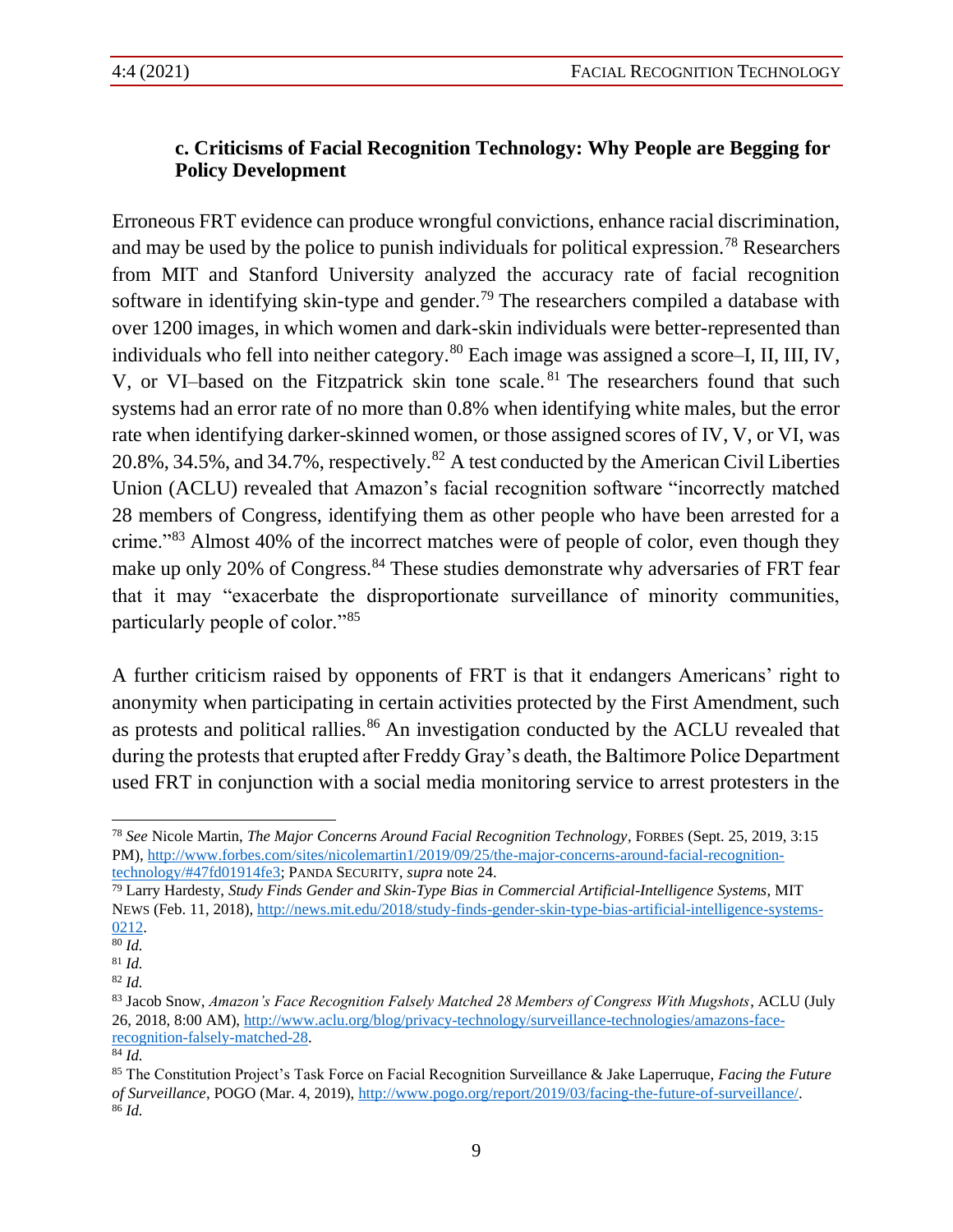crowd who were identified as having outstanding warrants.<sup>87</sup> The ease with which the government may remove the anonymity of a group's members, without consent, could chill First Amendment protected activities.<sup>88</sup>

A 2019 study conducted by Pew Research Center revealed "that a majority of Americans (56%) trust law enforcement agencies to use [FRT] responsibly." <sup>89</sup> However, several groups– particularly African Americans, younger Americans, and Democrats–expressed low levels of such trust in law enforcement agencies.<sup>90</sup> The same study revealed that between a third to over a half of Americans find it unacceptable for FRT to be used by landlords to track who enters or leaves their apartment buildings, or by advertising companies to gauge how people respond to public advertisement, or by employers to monitor their employees' attendance. <sup>91</sup> As this study shows, the fear that other organizations, aside from law enforcement agencies, will misuse this data, is very real.<sup>92</sup>

# **IV. How Will the Courts Interpret Privacy Interests in Light of Facial Recognition Technology?**

The U.S. Supreme Court has yet to hear a case regarding the use of FRT and it is unclear how the Supreme Court will apply the Fourth Amendment and the ruling in *Carpenter v. United States* to a case challenging FRT.<sup>93</sup> The Fourth Amendment protects "[t]he right of the people to be secure in their persons, houses, papers, and effects, against unreasonable searches and seizures."<sup>94</sup> The majority opinion in *Carpenter*, written by Chief Justice Roberts, discusses the evolution of Fourth Amendment jurisprudence, beginning with the early cases in which courts took an exclusively property-based approach and leading to the modern understanding that "the Fourth Amendment "protects people, not places."<sup>95</sup>

<sup>87</sup> *Id.*

<sup>88</sup> *Id.*

<sup>89</sup> Aaron Smith, *More Than Half of U.S. Adults Trust Law Enforcement to Use Facial Recognition Responsibly*, PEW RES. CTR. (Sept. 5, 2019) [http://www.pewresearch.org/internet/2019/09/05/more-than-half-of-u-s-adults-trust-law](http://www.pewresearch.org/internet/2019/09/05/more-than-half-of-u-s-adults-trust-law-enforcement-to-use-facial-recognition-responsibly/)[enforcement-to-use-facial-recognition-responsibly/.](http://www.pewresearch.org/internet/2019/09/05/more-than-half-of-u-s-adults-trust-law-enforcement-to-use-facial-recognition-responsibly/)

<sup>90</sup> *Id.*

<sup>91</sup> *Id.* <sup>92</sup> *See id.*

<sup>93</sup> *See* Garvie et al., *supra* note 15.

<sup>94</sup> U.S. Const. amend. IV.

<sup>95</sup> *Carpenter v. United States*, 138 S. Ct. 2206, 2237 (2018) (quoting *Katz v. United States,* 389 U.S. 347, 351 (1967)).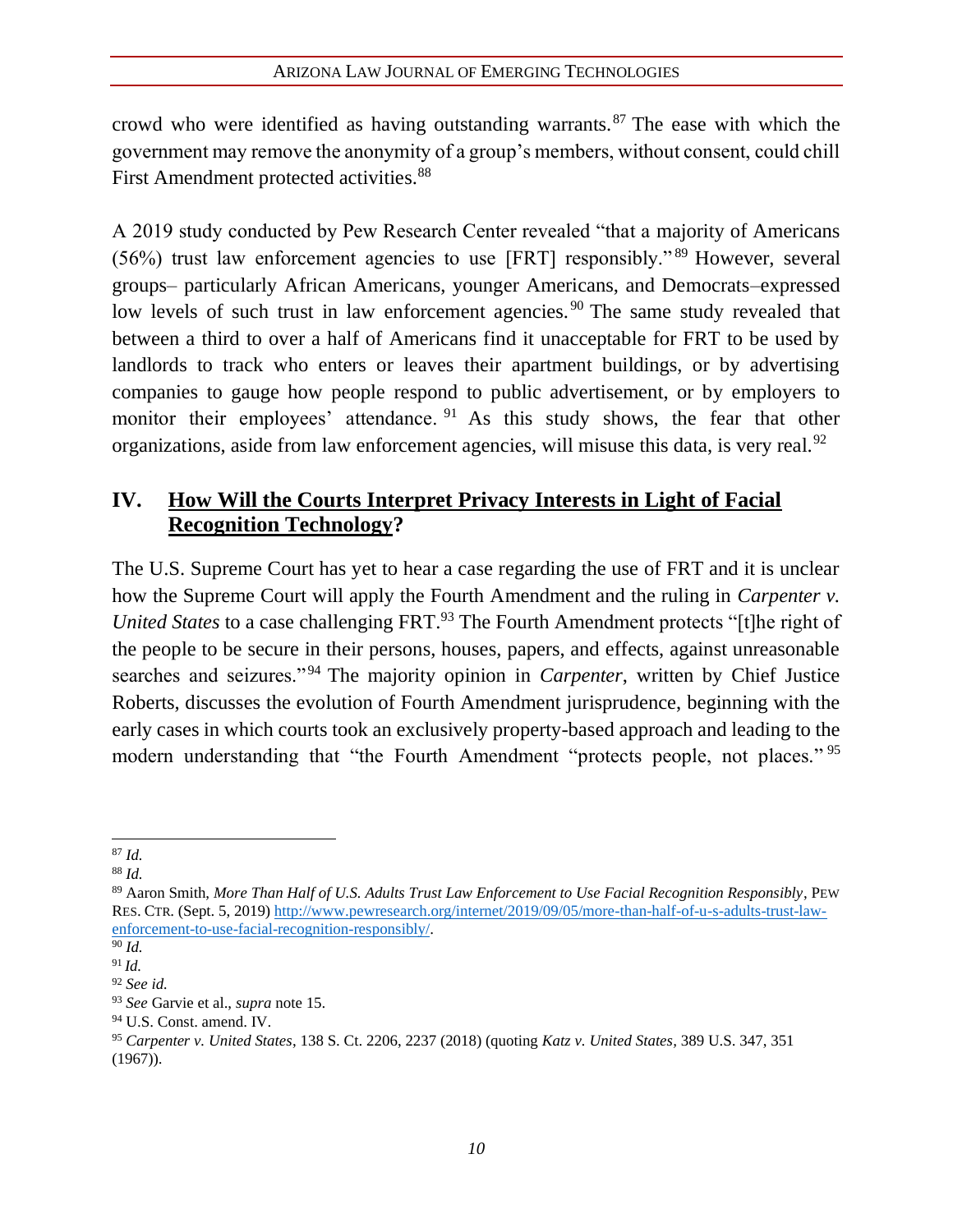Roberts emphasizes that an individual does not relinquish all constitutional protection by stepping out in public.<sup>96</sup>

Although the Supreme Court has not directly ruled upon the constitutionality of law enforcement's use of FRT,<sup>97</sup> the Supreme Court's ruling in *Carpenter* may offer some guidance as to how the Court will handle other forms of surveillance technology.<sup>98</sup> The technology at issue in *Carpenter* is cell-site location information (CSLI).<sup>99</sup> CSLI refers to a time-stamped record that is created each time a cell phone connects to a nearby cell site.<sup>100</sup> For example, CSLI is created each time a phone is turned on, sends or receives a text message, or receives a phone call.<sup>101</sup> Most smart phones connect to a cell site several times a minute whenever their signal is on, regardless of whether the phone is being used.<sup>102</sup> The more cell sites within a geographic area, the more precise the CSLI, and the easier it is to pin down a cell phone user's location.<sup>103</sup>

Before *Carpenter*, under the Stored Communications Act, law enforcement could order wireless carriers to produce the CLSI associated with the suspect of a crime, by merely showing "that the cell-site evidence might be pertinent to an ongoing investigation."<sup>104</sup> This standard is significantly lower than the probable cause required for a typical warrant.<sup>105</sup> The facts of *Carpenter* provide that the FBI obtained 12,898 location points cataloging a robbery suspect's movements over 127 days.<sup>106</sup> The suspect at issue moved to suppress the data, arguing that the Government's acquisition of such data was unconstitutional, because it was a search within the meaning of the Fourth Amendment, which requires a warrant supported by probable cause.<sup>107</sup>

<sup>98</sup> Robyn Greene & Michael Pizzi, *The Supreme Court Made a Sweeping Decision About Privacy Rights*, NEW AM. (July 26, 2018), [http://www.newamerica.org/weekly/edition-213/supreme-court-made-sweeping-decision-about](http://www.newamerica.org/weekly/edition-213/supreme-court-made-sweeping-decision-about-privacy-rights/)[privacy-rights/.](http://www.newamerica.org/weekly/edition-213/supreme-court-made-sweeping-decision-about-privacy-rights/)

<sup>96</sup> *Id.* at 2217 (quoting *Katz v. United States,* 389 U.S. 347, 351-352 (1967)).

<sup>97</sup> *Facial Recognition Technology (Part 1): Its Impact on our Civil Rights and Liberties*, Before the H. Comm. on Oversight and Reform, 116th Cong. (2019),

[https://docs.house.gov/Committee/Calendar/ByEvent.aspx?EventID=109521.](https://docs.house.gov/Committee/Calendar/ByEvent.aspx?EventID=109521)

<sup>99</sup> *Carpenter*, 138 S. Ct. at 2211.

<sup>100</sup> *Id.*

<sup>101</sup> Sabrina McCubbin, *Summary: The Supreme Court Rules in Carpenter v. United States*, LAWFARE (June 22, 2018, 2:05 PM), [http://www.lawfareblog.com/summary-supreme-court-rules-carpenter-v-united-states.](http://www.lawfareblog.com/summary-supreme-court-rules-carpenter-v-united-states)

<sup>102</sup> *Carpenter*, 138 S. Ct. at 2211.

<sup>103</sup> *See id.*; McCubbin, *supra* note 102.

<sup>104</sup> *Carpenter*, 138 S. Ct. at 2221.

<sup>105</sup> *Id.*

<sup>106</sup> *Id.* at 2212.

<sup>107</sup> *Id.* at 2213.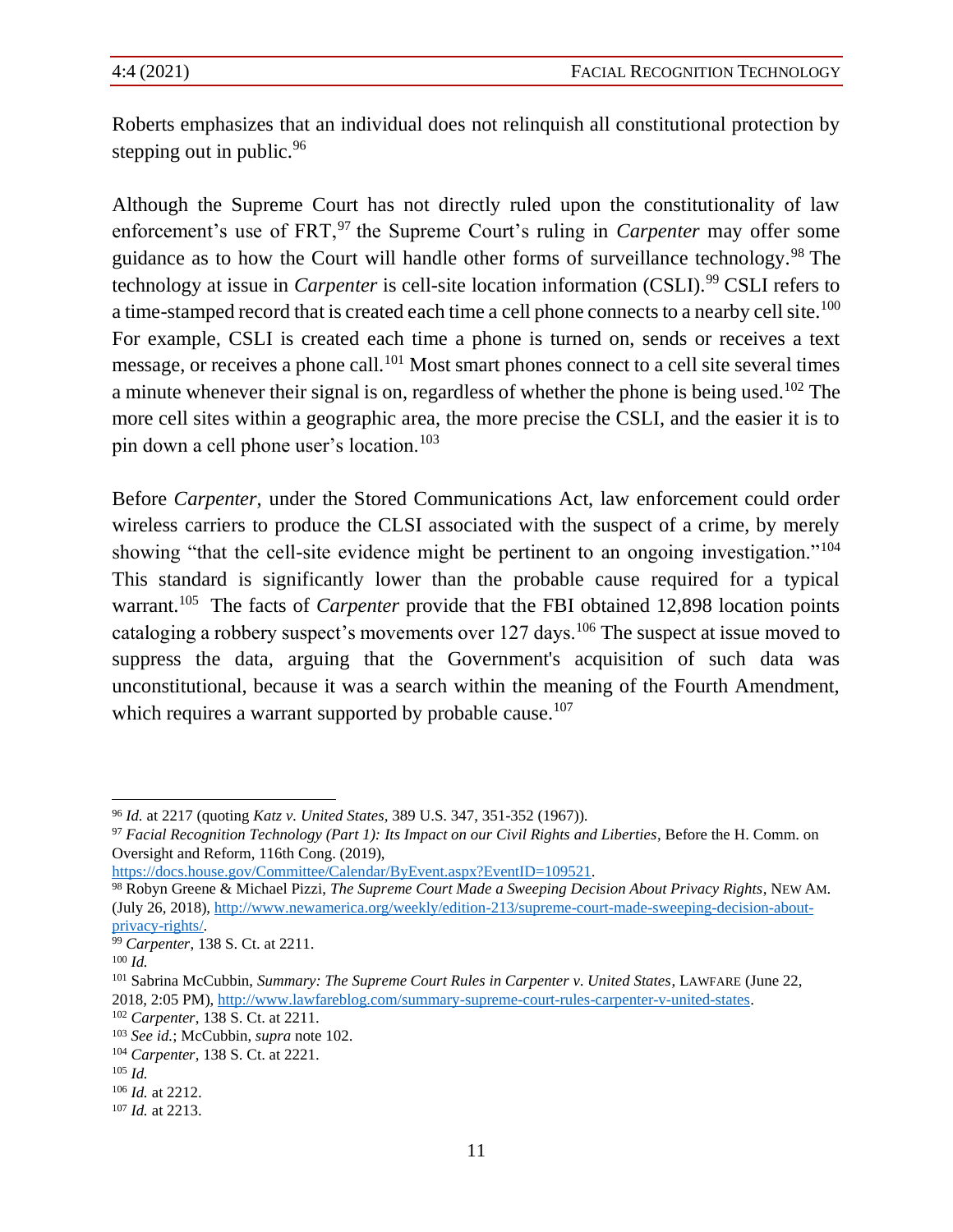In *Carpenter*, the Supreme Court held that an individual maintains a legitimate expectation of privacy, for Fourth Amendment purposes, "in the record of his physical movements as captured through CSLI."<sup>108</sup> The ruling in *Carpenter* requires that police obtain a warrant supported by probable cause to access CSLI from a wireless carrier, unless a case-specific exception to the warrant requirement applies, such as exigent circumstances.<sup>109</sup> Roberts reasoned that "a cell phone—almost a 'feature of human anatomy'—tracks nearly exactly the movements of its owner," and therefore presents heightened risks to privacy.  $^{110}$  A person's face is most certainly a feature of human anatomy, and unlike cell phones, a face cannot be powered off or left behind. If the Supreme Court found that police acquisition of cell phone location data from third parties constituted a search, it seems plausible that the Court would find that police acquisition of facial recognition data from third parties would likewise constitute a search.<sup>111</sup>

Supporters of FRT may argue that the acquisition of facial recognition data from third parties is not a violation of privacy because under the third-party doctrine, the government is free to access, without a warrant, information that an individual voluntarily provided to a third party.<sup>112</sup> In *Carpenter*, the Court declined to extend the third-party doctrine to cell site records, on the grounds that in 1979, when the doctrine was established, "few could have imagined a society in which a phone goes wherever its owner goes, conveying to the wireless carrier not just dialed digits, but a detailed and comprehensive record of the person's movements."<sup>113</sup> The Court also refused to apply the voluntary exposure rationale of the third-party doctrine, reasoning that CSLI is not truly "shared" because "carrying [a cell phone] is indispensable to participation in modern society" and CSLI is generated by virtually every action carried out on a cell phone.<sup>114</sup>

CSLI and FRT are both valuable investigatory tools, but both technologies have the potential to invade the privacy of Americans, and therefore must be regulated. Just as law

<sup>108</sup> *Id.* at 2217.

<sup>109</sup> *Id.* at 2222.

<sup>&</sup>lt;sup>110</sup> *Id.* at 2218 (citation omitted).

<sup>111</sup> Memorandum from Majority Staff on Hearing on "*Facial Recognition Technology (Part 1): Its Impact on our Civil Rights and Liberties*" to be heard before the H. Comm. on Oversight and Reform, 116th Cong. (2019), [http://docs.house.gov/meetings/GO/GO00/20190522/109521/HHRG-116-GO00-20190522-SD002.pdf.](http://docs.house.gov/meetings/GO/GO00/20190522/109521/HHRG-116-GO00-20190522-SD002.pdf)

<sup>112</sup> *See Smith v. Maryland*, 442 U.S. 735, 742-44 (1979) (holding that "a person has no legitimate expectation of privacy in information he voluntarily turns over to third parties;" therefore, the government's acquisition of such information does not constitute a search under the Fourth Amendment).

<sup>113</sup> *Carpenter*, 138 S. Ct. at 2217.

<sup>114</sup> *Id.* at 2220.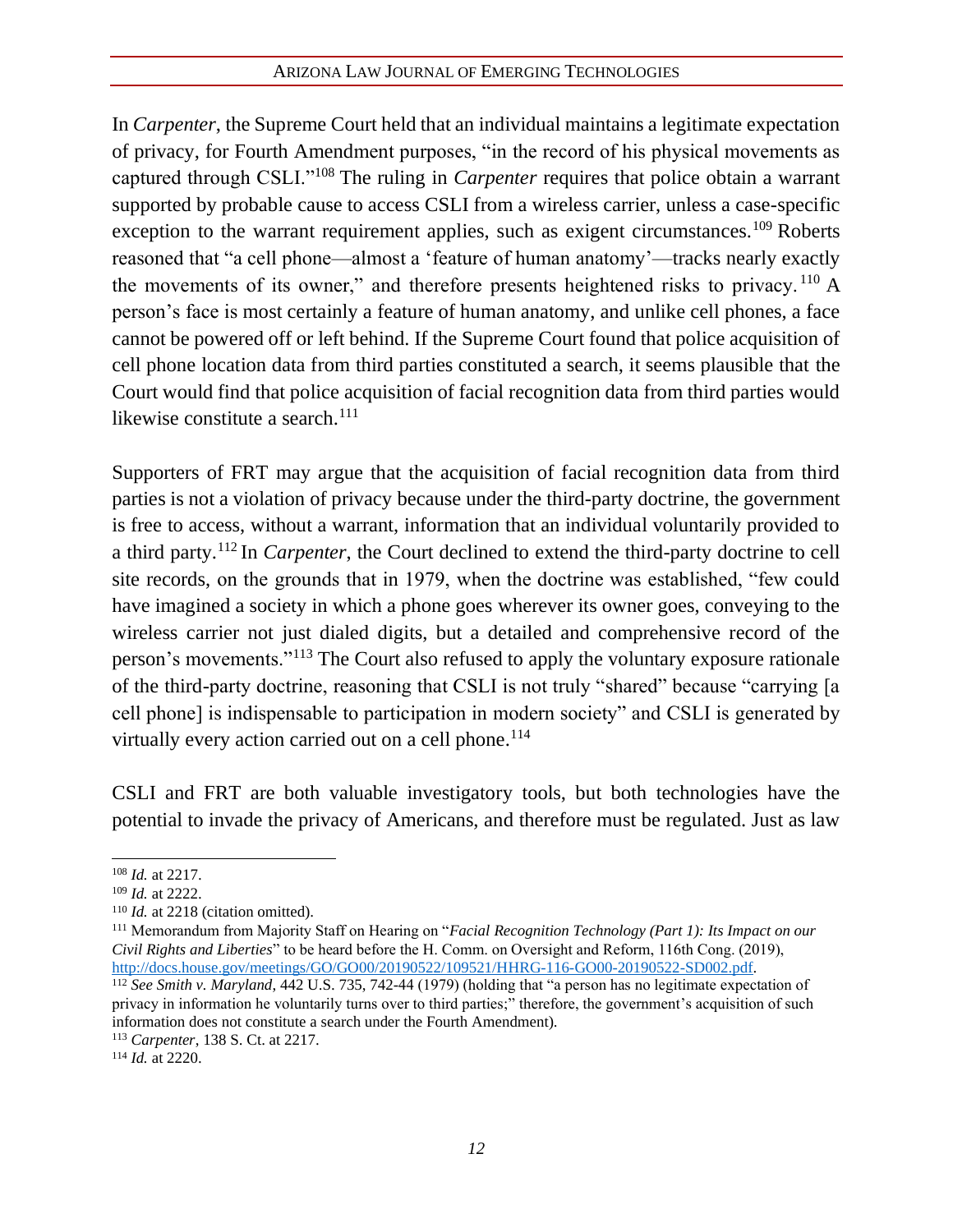enforcement is required to obtain a warrant before collecting cell phone location information, law enforcement should be required to obtain a warrant before using FRT to conduct public surveillance of an individual.

Quoting the Supreme Court's ruling in *Camara v. Municipal Court of City and County of San Francisco*, 387 U.S. 523 (1967), Chief Justice Roberts reminds the reader that the purpose of the Fourth Amendment "is to safeguard the privacy and security of individuals against arbitrary invasions by governmental officials."<sup>115</sup> Unfortunately, the holding in *Carpenter* is a narrow one.<sup>116</sup> As Chief Justice Roberts explains, the decision does not apply to real-time location tracking, nor does it "call into question conventional surveillance techniques and tools, such as security cameras," or "business records that might incidentally reveal location information."<sup>117</sup> This narrow ruling is unfortunate because it limits the extension of *Carpenter* to other activities that raise privacy concerns, namely the government's ability to obtain video footage from a camera mounted by a third party, such as a retail store.<sup>118</sup> Nevertheless, despite the Court's apprehension, Chief Justice Roberts notes that as technological innovations enhance the government's ability to intrude on constitutionally protected areas, the courts must interpret the Fourth Amendment in a more nuanced, as opposed to mechanical, fashion when deciding what constitutes a search for Fourth Amendment purposes.<sup>119</sup>

Given the rapid pace at which FRT is evolving, the courts, alone, cannot be relied on to address the privacy concerns posed by FRT.<sup>120</sup> Federal, state, and local policymakers must take steps to constrain the use of  $FRT$ .<sup>121</sup>

## **V. Legislation Regulating Facial Recognition Technology: The Enacted, Pending, and Absent**

<sup>115</sup> *Id.* at 2213 (quoting *Camara v. Mun. Court of City & Cty. of San Francisco*, 387 U.S. 523, 528 (1967)). <sup>116</sup> *See id*. at 2221*.*

<sup>117</sup> *Id.* at 2220.

<sup>118</sup> *See* Shea Denning, *Pole Cameras After Carpenter*, UNC SCH. OF GOVT. (July 31, 2019, 6:05 PM),

[http://nccriminallaw.sog.unc.edu/pole-cameras-after-carpenter/;](http://nccriminallaw.sog.unc.edu/pole-cameras-after-carpenter/) *see e.g.*, *United States v. Kay*, No. 17-CR-16, 2018 WL 3995902,  $*1$  (E.D. Wis. Aug. 21, 2018) (holding that the investigators' warrantless use of pole camera footage was not a violation of Fourth Amendment rights).

<sup>119</sup> *See Carpenter*, 138 S. Ct. at 2214.

<sup>120</sup> *See* Greene & Pizzi, *supra* note 99.

<sup>121</sup> *See* Susan Crawford, *Facial Recognition Laws Are (Literally) All Over the Map*, WIRED (Dec. 16, 2019, 8:00 AM)[, http://www.wired.com/story/facial-recognition-laws-are-literally-all-over-the-map/.](http://www.wired.com/story/facial-recognition-laws-are-literally-all-over-the-map/)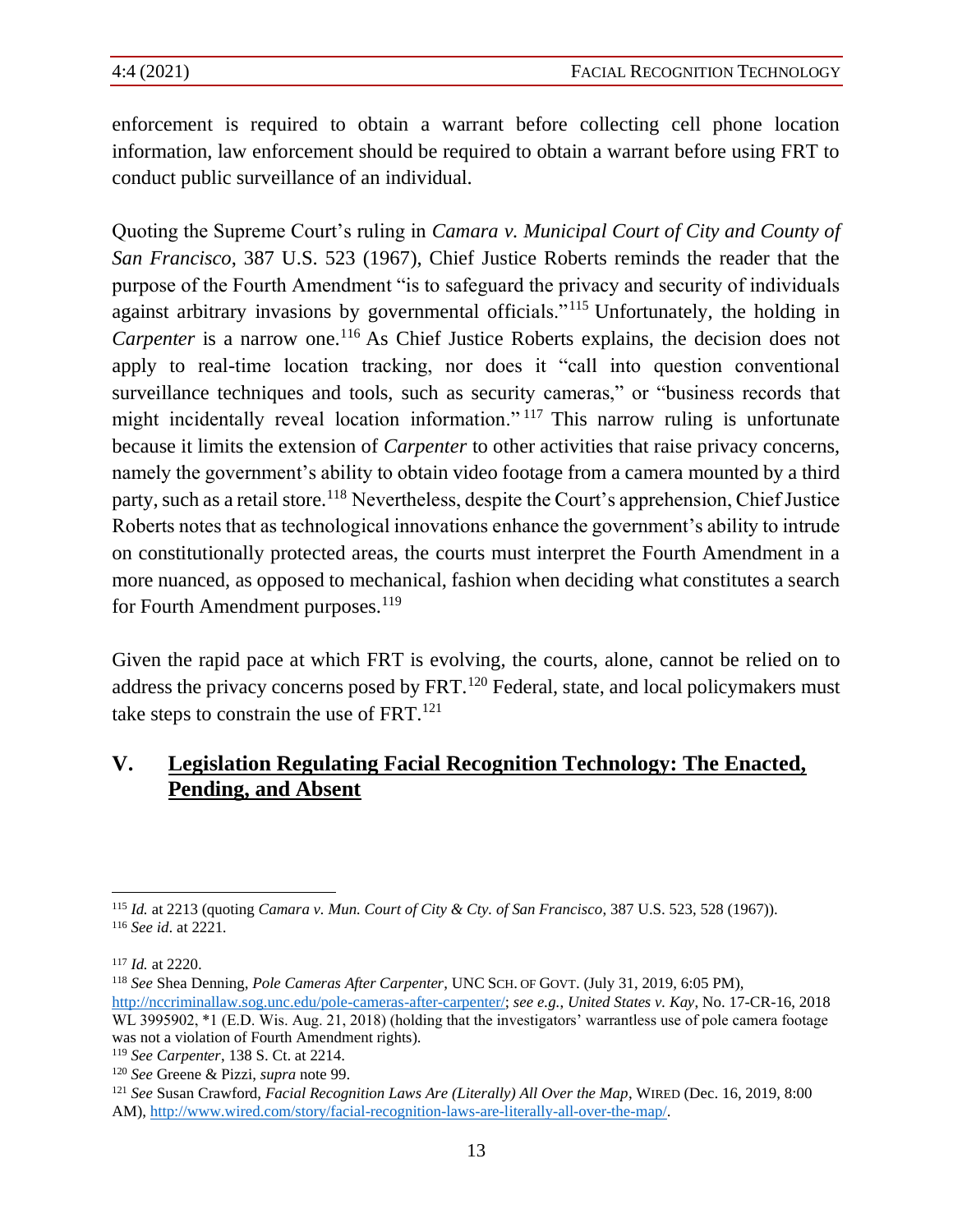The growing concern surrounding the privacy implications of FRT in certain contexts has driven some cities and states to place limits on its use.<sup>122</sup> For example, "San Francisco and Oakland, California, Brookline, Cambridge, Northampton and Somerville, Massachusetts have all banned the use of [FRT] by city agencies."<sup>123</sup> However, these prohibitions do not speak for all jurisdictions, as law enforcement agencies in several North Texas cities have increased the use of FRT despite the growing trend that recognizes the need for privacy protections from unregulated FRT use.<sup>124</sup> Some cities, like Detroit, fall somewhere in the middle, permitting the use of FRT only in certain circumstances, such as in connection with the investigation of violent crimes.<sup>125</sup> At the state level, California, New Hampshire, and Oregon have banned the use of FRT and other biometric tracking technology in body cameras worn by law enforcement.<sup>126</sup> As of January 17, 2020, ten states introduced bills to regulate, ban, or study FRT.<sup>127</sup> Although several state and local governments have placed restrictions on the use of FRT, there remains an absence of a unified federal law, regulation, or oversight. $128$ 

With no federal regulations currently in place, commercial and governmental entities are essentially free to use FRT as they please.<sup>129</sup> It is not expected that the federal government will enact any such regulation any time soon, as "Congress has so far been unable to pass even a basic federal online privacy law."<sup>130</sup> However, members of the House Committee on Oversight and Reform have been working since at least the beginning of 2019 to enact legislation that will "pause" the advancement of FRT, to give "Congress and federal

<sup>122</sup> Benjamin Hodges & Kelly Mennemeier, *The Varying Laws Governing Facial Recognition Technology*, IP WATCHDOG (Jan. 28, 2020), [http://www.ipwatchdog.com/2020/01/28/varying-laws-governing-facial-recognition](http://www.ipwatchdog.com/2020/01/28/varying-laws-governing-facial-recognition-technology/id=118240/)[technology/id=118240/.](http://www.ipwatchdog.com/2020/01/28/varying-laws-governing-facial-recognition-technology/id=118240/)

<sup>123</sup> *Id.*

<sup>124</sup> Brian New, *Facial Recognition Use by North Texas Police Grows Along with Privacy Concerns*, CBS DFW (Feb. 4, 2019, 6:30 PM) [http://dfw.cbslocal.com/2019/02/04/facial-recognition-texas-police-grows-privacy](http://dfw.cbslocal.com/2019/02/04/facial-recognition-texas-police-grows-privacy-concerns/)[concerns/.](http://dfw.cbslocal.com/2019/02/04/facial-recognition-texas-police-grows-privacy-concerns/)

<sup>125</sup> Hodges & Mennemeier, *supra* note 122.

<sup>126</sup> Crawford, *supra* note 121.

<sup>&</sup>lt;sup>127</sup> Georgetown Law Center on Privacy and Technology (@GeorgetownCPT), TWITTER (Jan. 17, 2020, 11:25 AM), [http://twitter.com/GeorgetownCPT/status/1218222879097049088.](http://twitter.com/GeorgetownCPT/status/1218222879097049088)

<sup>128</sup> Facial Recognition Technology Warrant Act of 2019, S.2878, 116th Cong. (2019).

<sup>&</sup>lt;sup>129</sup> Memorandum from Majority Staff on Hearing on "Facial Recognition Technology (Part 1): Its Impact on our Civil Rights and Liberties" to be heard before the H. Comm. on Oversight and Reform, 116th Cong. (2019).

<sup>130</sup> Crawford, *supra* note 121.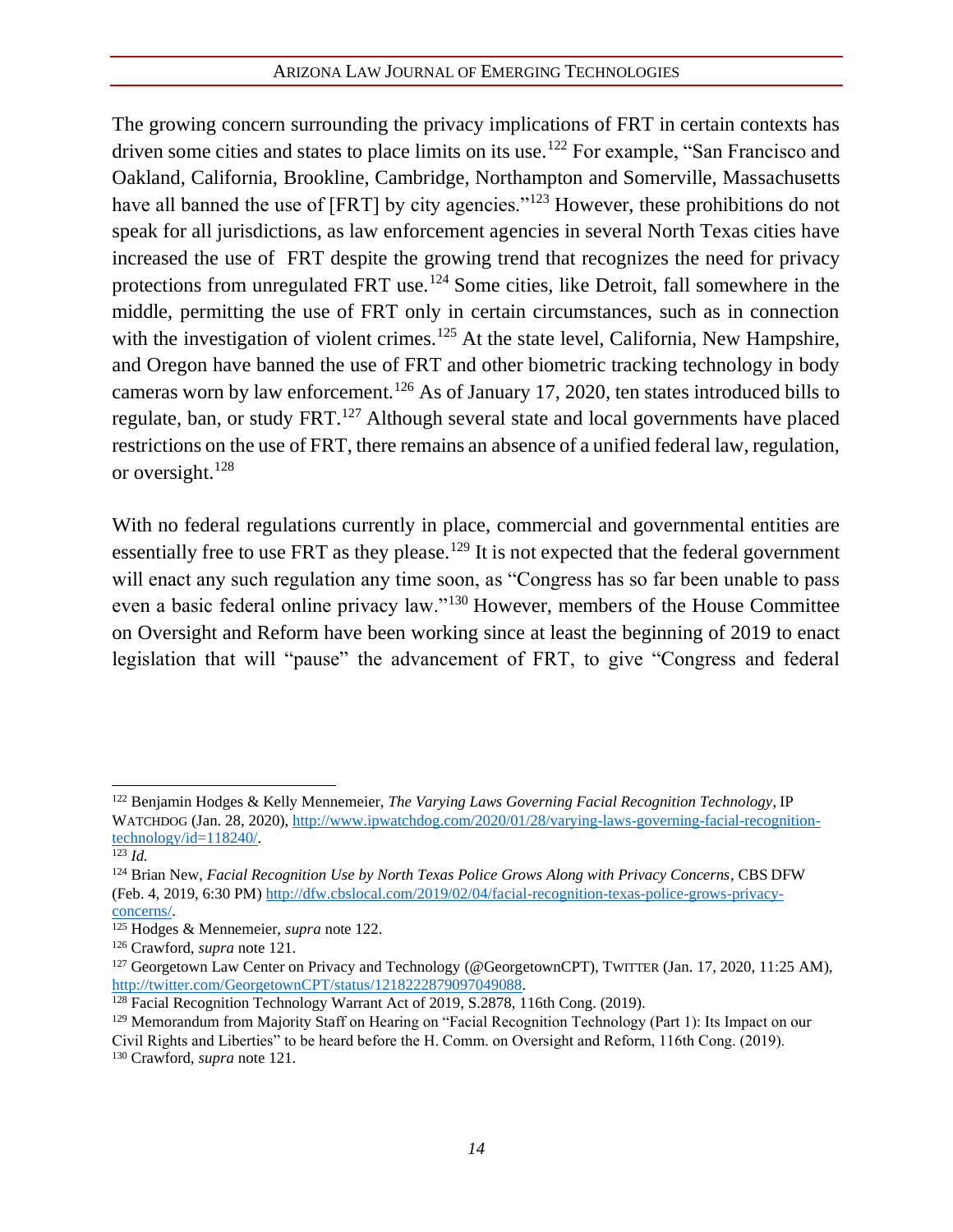regulators [time to understand] how the technology is being used now and put guardrails in place for its use in the future." $131$ 

According to Susan Crawford, a professor at Harvard Law School, action at the federal level is unlikely to happen any time soon, and if hundreds of cities across the country enact their own unique restrictions, tech companies will struggle to remain compliant. <sup>132</sup> Crawford speculates that as the patchwork of local laws grows, compliance will become too onerous and push "both companies and [the] government to reach a much-needed, national consensus on the use of biometric data."<sup>133</sup>

When the time comes to create unified restrictions on the use of FRT, lawmakers and the Courts should look to the ruling in *Carpenter* and the Illinois Biometric Information Privacy Act of 2008 (BIPA) for guidance. BIPA provides a framework for regulating the use of FRT in the private sector, and the ruling in *Carpenter* provides a framework for regulating the government's use of FRT. Under BIPA, private entities who wish to collect or store facial recognition data must (1) provide written notice to individuals that the collection will occur; (2) indicate the purpose of the collection; (3) describe the length of time the data is to be collected, stored, and used; and (4) receive informed written consent prior to collecting or sharing the collected data with third parties.<sup>134</sup> Although the BIPA requirements may be too burdensome in the federal context, imposing a general notice and consent requirement will force private entities to collect, use, and store facial recognition data responsibly.

Understanding that the BIPA requirements may curtail certain governmental applications of FRT that are beneficial to society, lawmakers should look to *Carpenter* when determining how to regulate the government's use of FRT. The proposed legislation should require government entities to obtain a probable cause warrant prior to using FRT for ongoing surveillance of an individual or for some other authorized investigative use. In addition, the warrant should specify the date on which the court order expires. These proposed guidelines not only protect fundamental Fourth Amendment privacy rights but also the government's right to use FRT for public safety reasons.

<sup>132</sup> Crawford, *supra* note 121. <sup>133</sup> *Id.*

<sup>131</sup> Aaron Boyd, *Lawmakers Working on Legislation to 'Pause' Use of Facial Recognition Technology*, NEXTGOV (Jan. 15, 2020), [http://www.nextgov.com/emerging-tech/2020/01/lawmakers-working-legislation-pause-use-facial](http://www.nextgov.com/emerging-tech/2020/01/lawmakers-working-legislation-pause-use-facial-recognition-technology/162470/)[recognition-technology/162470/.](http://www.nextgov.com/emerging-tech/2020/01/lawmakers-working-legislation-pause-use-facial-recognition-technology/162470/)

<sup>134</sup> 740 ILL. COMP.STAT. (2008).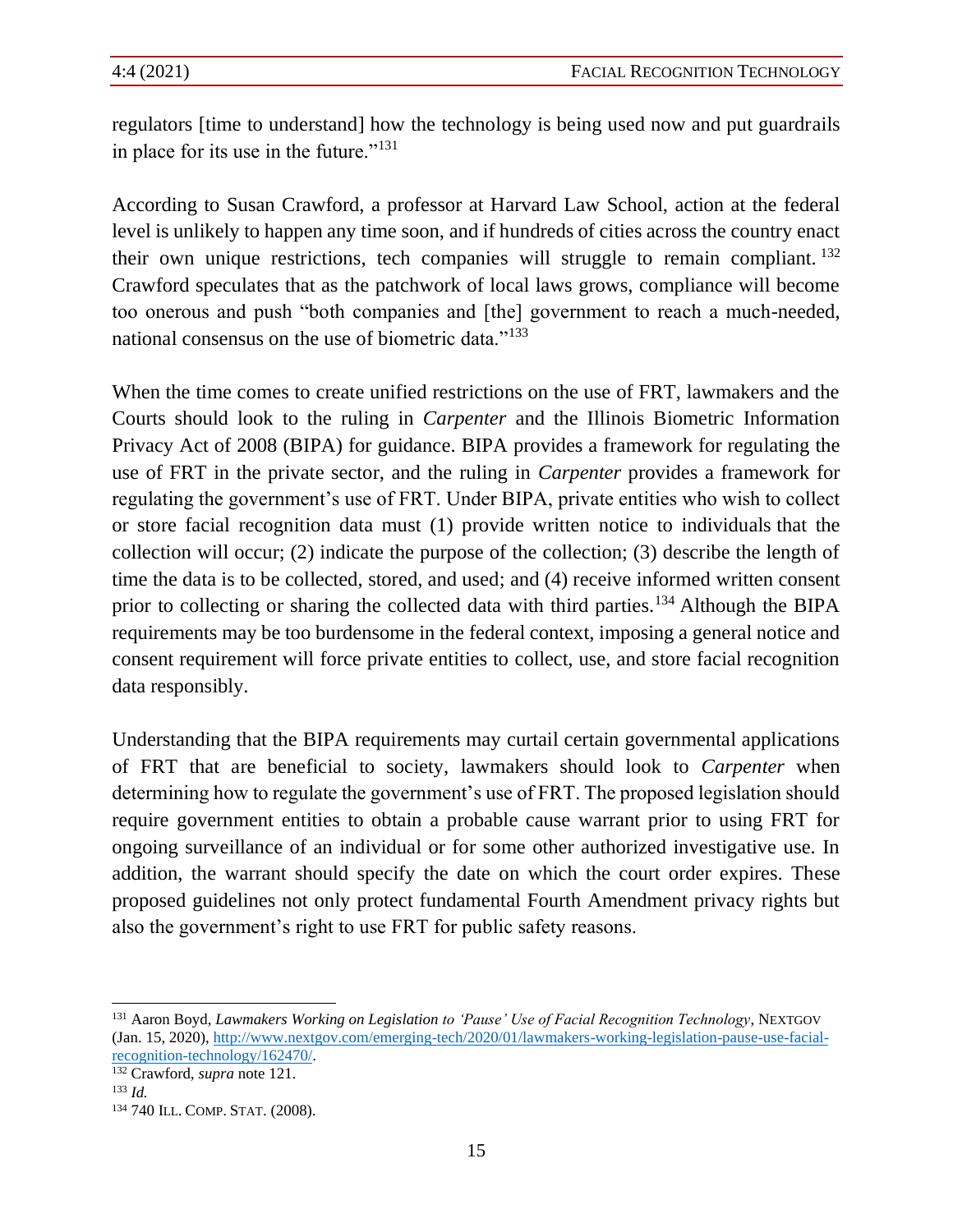## **VI. Is America Unknowingly Following in China's Footsteps?**

Unregulated use of FRT seems incompatible with American values, yet many cities and states have not created any serious restrictions on facial recognition systems.<sup>135</sup> As FRT creeps into more and more law enforcement agencies with little notice or oversight, America grows closer to possessing a pervasive surveillance system similar to that deployed in China.<sup>136</sup> In China, cameras equipped with FRT are ubiquitous.<sup>137</sup> A report, released by industry researcher IHS Markit, states that by the end of 2021, over one billion cameras around the world will be used for surveillance, and over half will be located in China.<sup>138</sup> Surveillance cameras in China are able to track and quickly identify individuals over an enormous geographic area.<sup>139</sup> The use of FRT has become so extensive in China that the "[r]estrooms at some tourist attractions even require a facial scan in order to receive toilet paper to curb over-consumption."<sup>140</sup> Moreover, one Chinese company is reported to have developed a system for identifying individuals wearing a surgical mask, which includes most Chinese citizens in the wake of COVID-19, the disease caused by the novel coronavirus.<sup>141</sup> From an outsider's perspective, China appears to have become a dystopia, constantly monitoring its citizens' moral behavior in a fashion strikingly similar to that seen in George Orwell's *Nineteen Eighty-Four*. <sup>142</sup> However, the focused attention on China's use of FRT may be masking the pervasive use of FRT in the United States.<sup>143</sup> According to IHS Markit analyst, Oliver Philippou, "the US [is] nearly on par with China

<sup>138</sup> Liza Lin & Newley Purnell, *A World With a Billion Cameras Watching You Is Just Around the Corner*, WALL ST. J. (Dec. 6, 2019, 1:00 AM), [http://www.wsj.com/articles/a-billion-surveillance-cameras-forecast-to-be-watching](http://www.wsj.com/articles/a-billion-surveillance-cameras-forecast-to-be-watching-within-two-years-11575565402?mod=hp_listb_pos1)[within-two-years-11575565402?mod=hp\\_listb\\_pos1.](http://www.wsj.com/articles/a-billion-surveillance-cameras-forecast-to-be-watching-within-two-years-11575565402?mod=hp_listb_pos1)

<sup>135</sup> *See* Crawford, *supra* note 121.

<sup>136</sup> *See* The Constitution Project's Task Force on Facial Recognition Surveillance & Laperruque, *supra* note 86.

<sup>137</sup> Charlie Campbell, *'The Entire System Is Designed to Suppress Us.' What the Chinese Surveillance State Means for the Rest of the World*, TIME (Nov. 21, 2019)[, http://time.com/5735411/china-surveillance-privacy-issues/.](http://time.com/5735411/china-surveillance-privacy-issues/)

<sup>139</sup> The Constitution Project's Task Force on Facial Recognition Surveillance & Laperruque, *supra* note 86. <sup>140</sup> Kelly Wang, *China facial-recognition case puts Big Brother on trial*, TECH XPLORE (Jan. 8, 2020), [http://techxplore.com/news/2020-01-china-facial-recognition-case-big-brother.html.](http://techxplore.com/news/2020-01-china-facial-recognition-case-big-brother.html) 

<sup>141</sup> Martin Pollard, *Even Mask-wearers Can be ID'd, China Facial Recognition Firm Says*, REUTERS (Mar. 9, 2020, 3:40 AM)[, http://www.reuters.com/article/us-health-coronavirus-facial-recognition/even-mask-wearers-can-be-idd](http://www.reuters.com/article/us-health-coronavirus-facial-recognition/even-mask-wearers-can-be-idd-china-facial-recognition-firm-says-idUSKBN20W0WL)[china-facial-recognition-firm-says-idUSKBN20W0WL.](http://www.reuters.com/article/us-health-coronavirus-facial-recognition/even-mask-wearers-can-be-idd-china-facial-recognition-firm-says-idUSKBN20W0WL)

<sup>142</sup> Ryan Smith, *Destination Dystopia: Facial Recognition Payments Already a Thing in China*, CCN (June 30, 2019, 1:35 PM), [http://www.ccn.com/destination-dystopia-facial-recognition-payments-Already-a-thing-in-china/.](http://www.ccn.com/destination-dystopia-facial-recognition-payments-Already-a-thing-in-china/)

<sup>143</sup> *See* Thomas Ricker, *The US, Like China, Has About One Surveillance Camera for Every Four People, Says Report*, VERGE (Dec. 9, 2019, 10:48 AM), [http://www.theverge.com/2019/12/9/21002515/surveillance-cameras](http://www.theverge.com/2019/12/9/21002515/surveillance-cameras-globally-us-china-amount-citizens)[globally-us-china-amount-citizens.](http://www.theverge.com/2019/12/9/21002515/surveillance-cameras-globally-us-china-amount-citizens)